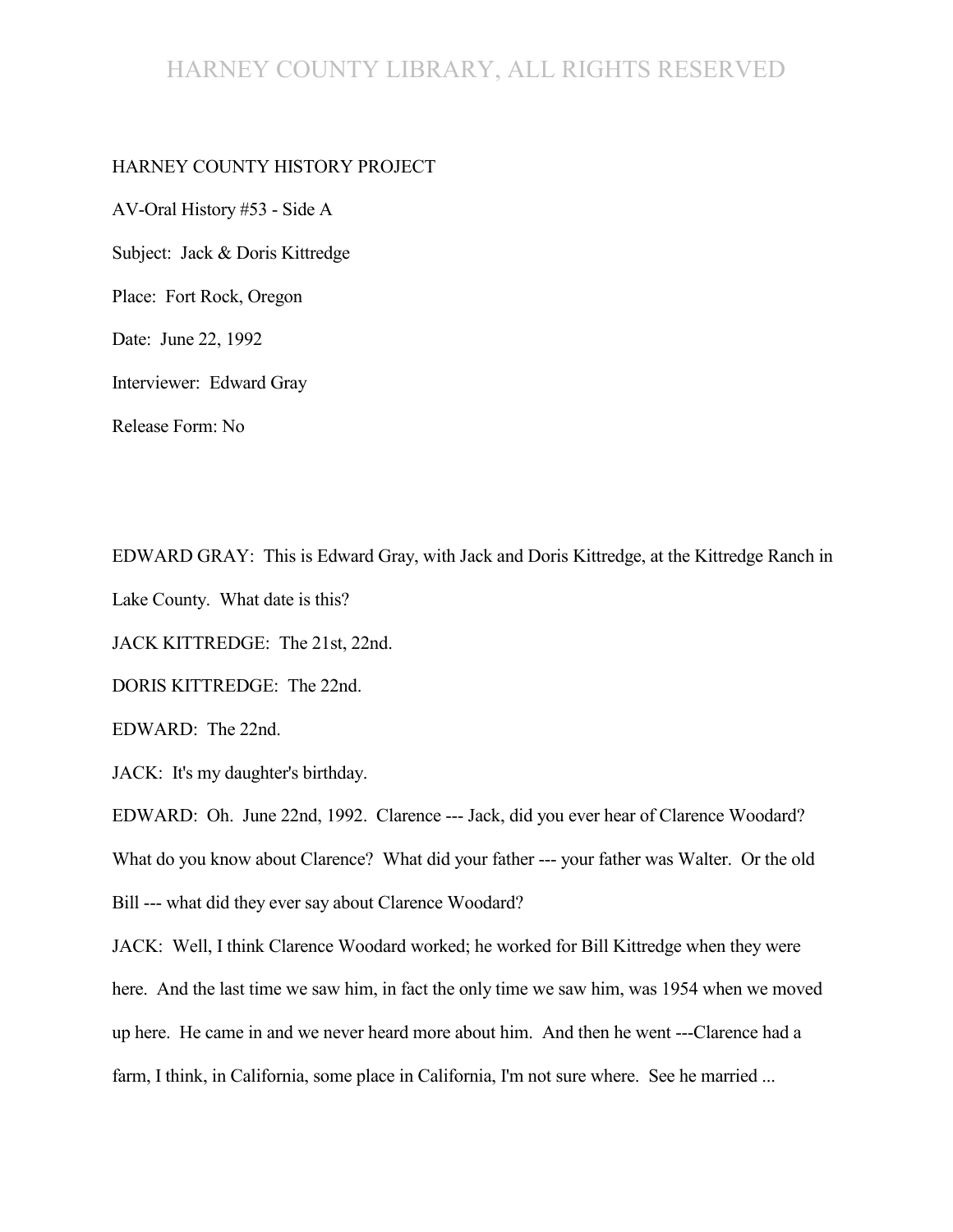- Cummings ... Now that's enough?
- EDWARD: No, not even close, Jack. (Laughter)
- JACK: Oh, I don't know, see I don't really know that much about Clarence Woodard.
- EDWARD: What did your dad, you knew Bill, the original Bill Kittredge?

JACK: Oh yeah.

- EDWARD: That would be your grand ---
- JACK: That would be my uncle.
- EDWARD: Uncle. Did he ever mention anything about Clarence Woodard that you recall?
- JACK: Not to my knowledge, no. But I don't, I know he worked for him for a long time.
- EDWARD: Do you know if that was in the 1910's?
- JACK: Could have been, yeah.
- EDWARD: And did Bill Kittredge have his big ranch on Klamath Marsh then?
- JACK: I'm not sure. He had Summer Lake; I know.
- EDWARD: He had one at Summer Lake?

JACK: Yeah, uh huh.

EDWARD: And Bill Kittredge is your uncle?

JACK: Right.

EDWARD: Did any of your relatives ever mention anything about Clarence Woodard being involved with horse stealing?

JACK: No.

EDWARD: Did they ever mention anything about him drinking?

JACK: No.

EDWARD: Heavy drinker, you know, not the cowboy drinker. But ---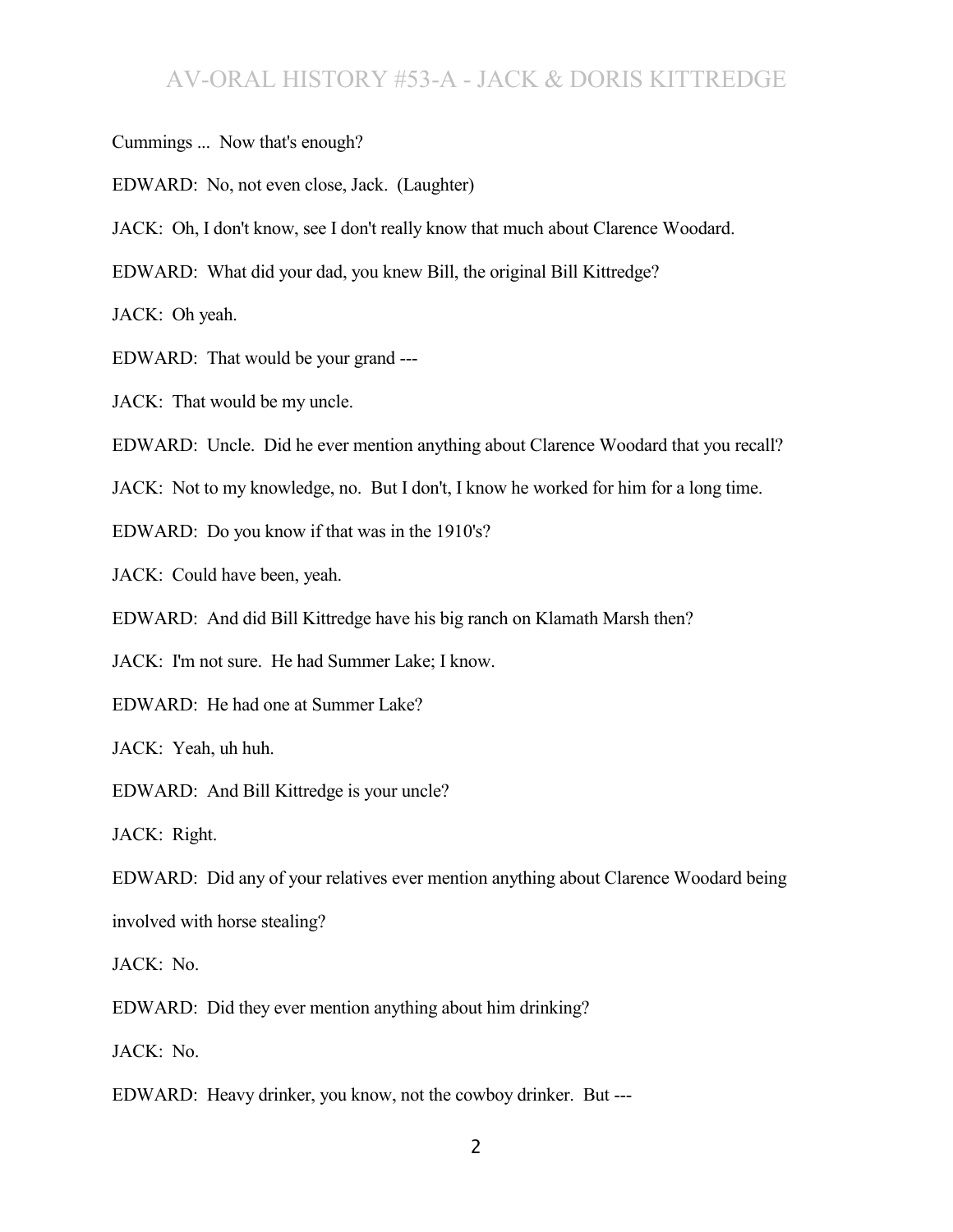JACK: No, not to my knowledge.

EDWARD: Did they say anything positive about Clarence Woodard?

JACK: Well, I think ... he was a very good worker. He was a man that worked for the interest of the person he worked for.

EDWARD: Did he by chance ever work for Bill Kittredge, because of staying out of jail?

JACK: Well, I don't know.

EDWARD: Don't know? Now let me --- Clarence Woodard was nice, a neat guy.

JACK: Yeah, he was.

EDWARD: When you and Doris saw him in 1954 ---

JACK: '54.

EDWARD: --- at the MC down at Warner Valley.

JACK: Right.

EDWARD: What was he doing then, do you recall?

JACK: He was just; he was up there visiting.

EDWARD: Visiting, oh.

JACK: I think, I'm not sure if he still had a ranch in California, or whether he had sold it, I'm not sure.

EDWARD: Did --- Of course --- '54 you were 31 years old.

JACK: 30 years old.

EDWARD: 30 years old.

JACK: 30, I got --- '54.

EDWARD: So, he just stopped by to visit Kittredge, probably?

JACK: Right.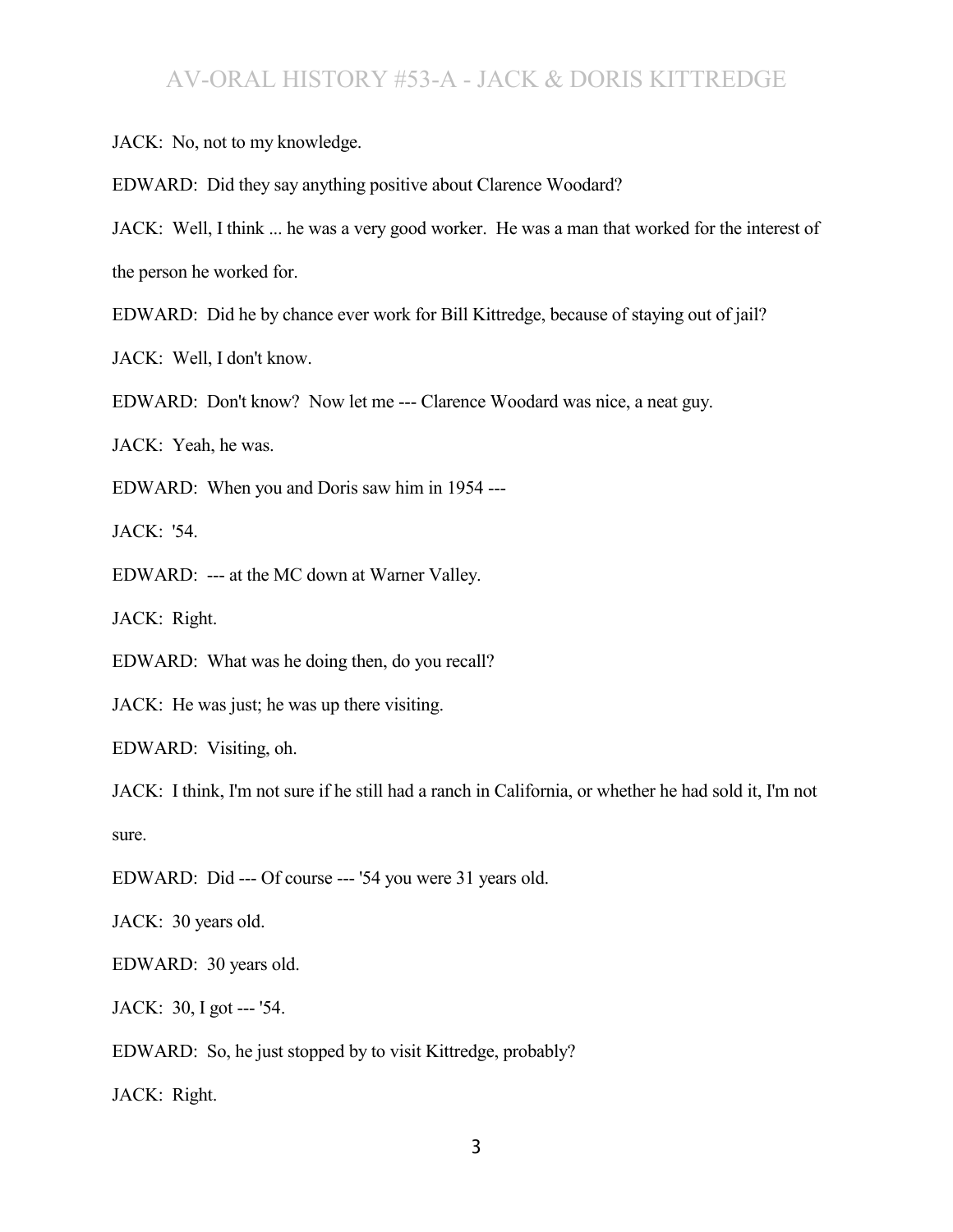EDWARD: Bill.

JACK: Bill.

EDWARD: Old Bill, or Bill senior. And Leona was with him?

JACK: We didn't meet her.

EDWARD: Didn't meet her.

JACK: No. Did you meet her, Doris?

DORIS: No, I don't think she was with him.

JACK: Was he?

DORIS: I don't know.

JACK: I don't either. But I know we never met her.

EDWARD: Did you ever hear of, and you've been around this country quite awhile, you've heard

of Bill Brown. Did you ever hear of "Punk" (V. M.)? Robertson?

JACK: Uh huh.

EDWARD: What did you hear about Punk Robertson, Jack?

JACK: Well not too much, I don't know ---

EDWARD: Oh, come on --- what a --- not too much. What kind of a guy was Punk Robertson?

JACK: I don't know, I think he was kind of a traitor, wasn't he? I think he was.

EDWARD: Never met him, Jack.

JACK: I never met him either. This is hearsay.

EDWARD: What was the hearsay about this guy?

JACK: Oh, I don't know, I'm not sure. Didn't he run a lot of horses or something? I don't know

whether he run horses --- did he run horses out here in Bill Brown's day? I guess he did.

EDWARD: Yeah. He also stole them.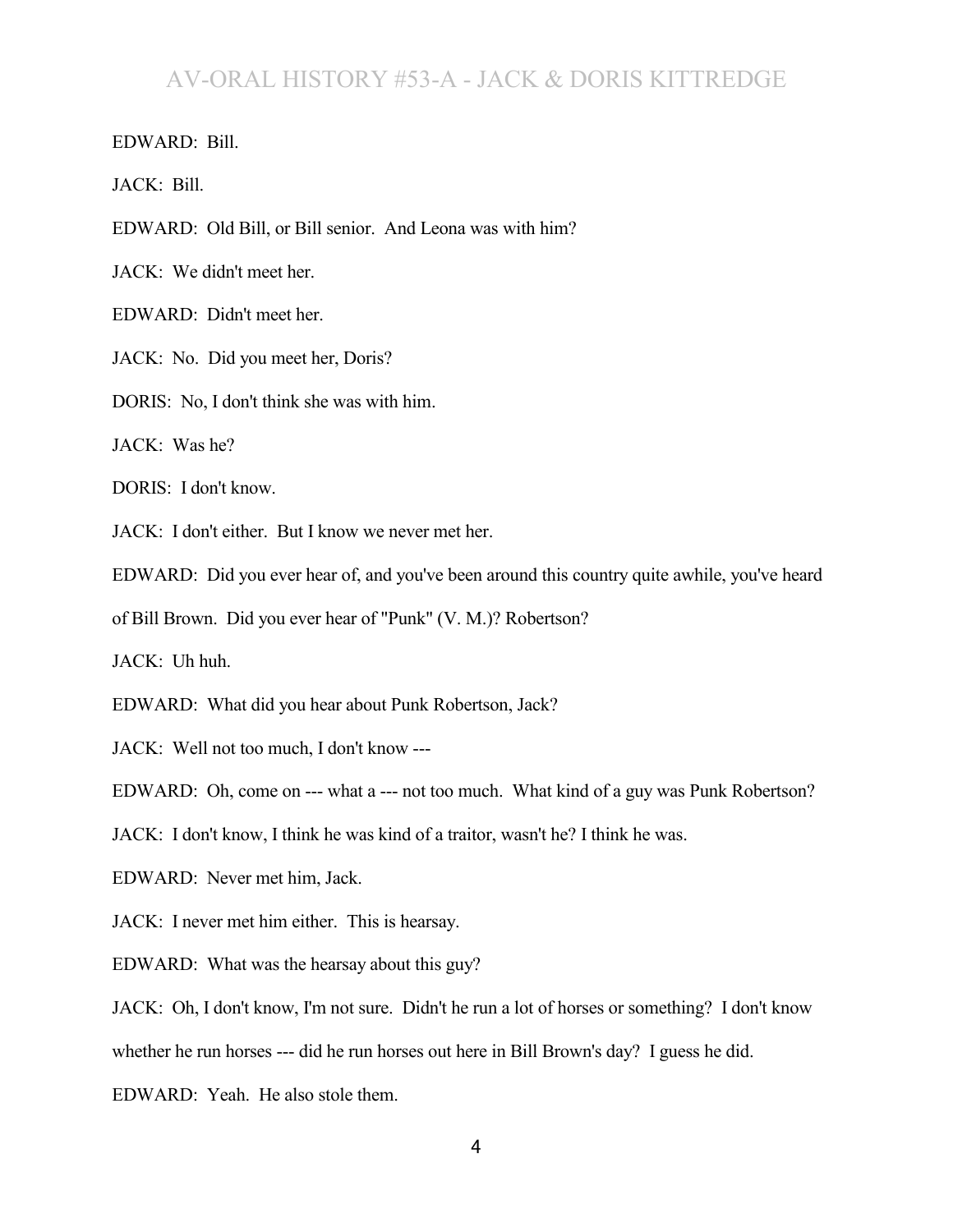JACK: Did he?

EDWARD: Old Punk was in the state pen a few times. What about his brother, V. L. (corrected to

William L.), I think it is.

JACK: Never heard ---

EDWARD: Never heard of his brother?

JACK: No.

EDWARD: What about Jess Penington?

JACK: Oh yeah, I know Jess.

EDWARD: Did Jess ever say anything to you about the death of Ira Bradley, by any chance?

JACK: No, he never did.

EDWARD: Did he ever say anything about working for Link Hutton?

JACK: No, not to my knowledge, no.

EDWARD: Does Jess talk much?

JACK: Well, he didn't used to; I don't know whether he does now or not.

EDWARD: He --- not at all.

DORIS: No, he never talked about those things.

JACK: No, he never --- I've known Jess a long time, and ---

EDWARD: Everybody seems to know Jess.

JACK: Yeah. Oh, he's been, see he's been at Summer Lake for, probably longer than we've been out here.

EDWARD: Did you know that Jess Penington and the Hosmer Bradley found Ira Bradley?

JACK: No, I didn't know.

EDWARD: Jess Penington has been around Wagontire, but unfortunately, he has, from what Ray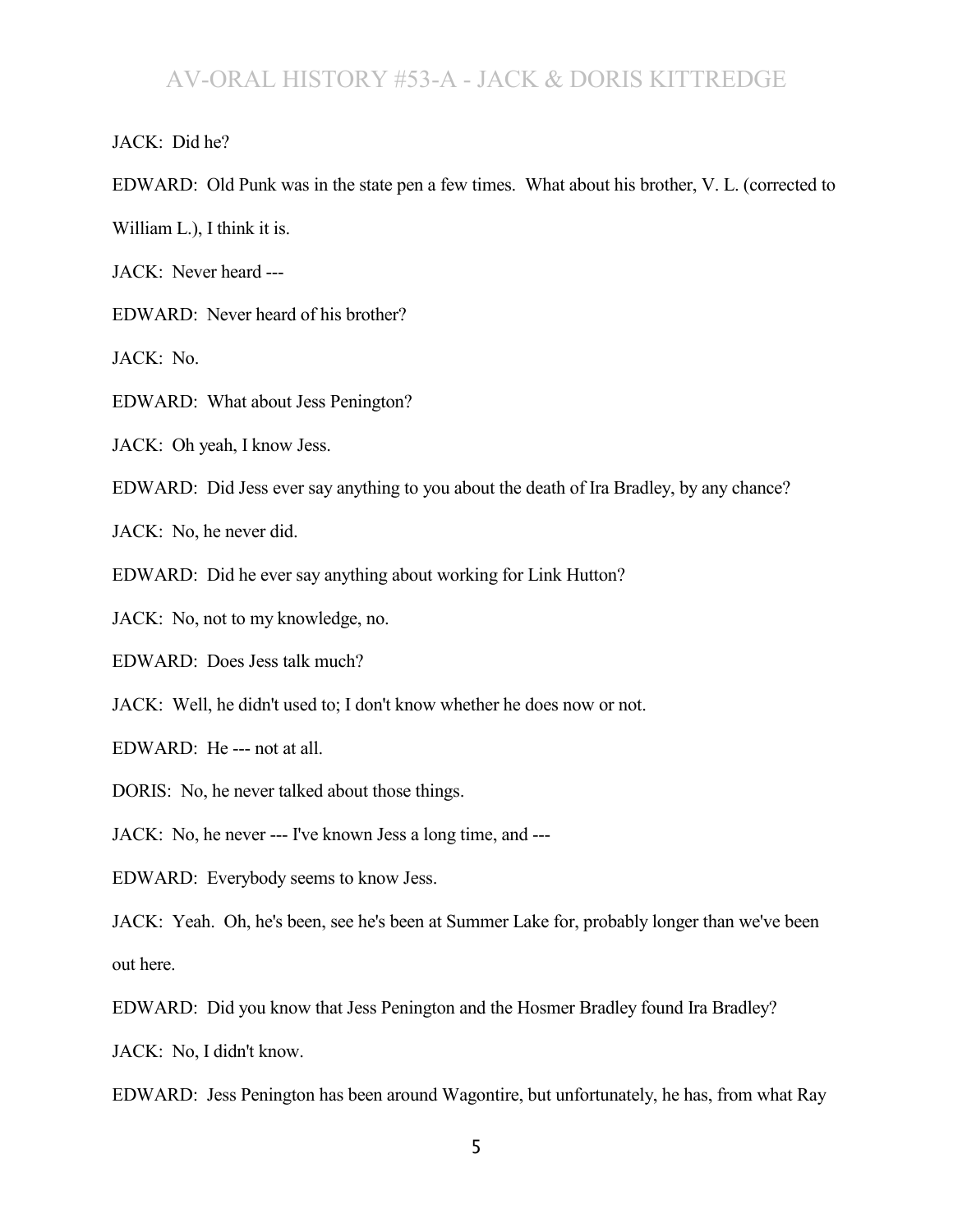Houston says, some Alzheimer's now, and his memory is pretty bad.

JACK: Yeah, that's what we heard. Maybe he told Doris, I don't know.

EDWARD: Probably, yeah, may have.

JACK: We were just two --- you know Jess was quite a storyteller. I mean he knew quite a bit of

history ... there's not too much ... anymore.

EDWARD: Running out, and they're dying on me.

JACK: Russ Emery might, have you ever talked to him?

EDWARD: Yeah, yeah. I was telling Doris I must have spent four or five hours with old Russell

Emery. We had a ball.

JACK: I'll tell you another guy; did you ever talk to Lyle Woods?

EDWARD: Yeah, interviewed him.

DORIS: He got Ray Shaver to come over.

EDWARD: Yeah, Russell got Ray Shaver to come over, and we had a ball about Wagontire.

JACK: Oh, Ray Shaver, is he in Bend?

EDWARD: Medford.

JACK: Oh, Medford.

EDWARD: He drove all the way from Medford.

JACK: I'll be darned.

DORIS: Wasn't that something?

JACK: Yeah.

EDWARD: How about Edwin Sollinger?

JACK: No.

EDWARD: No.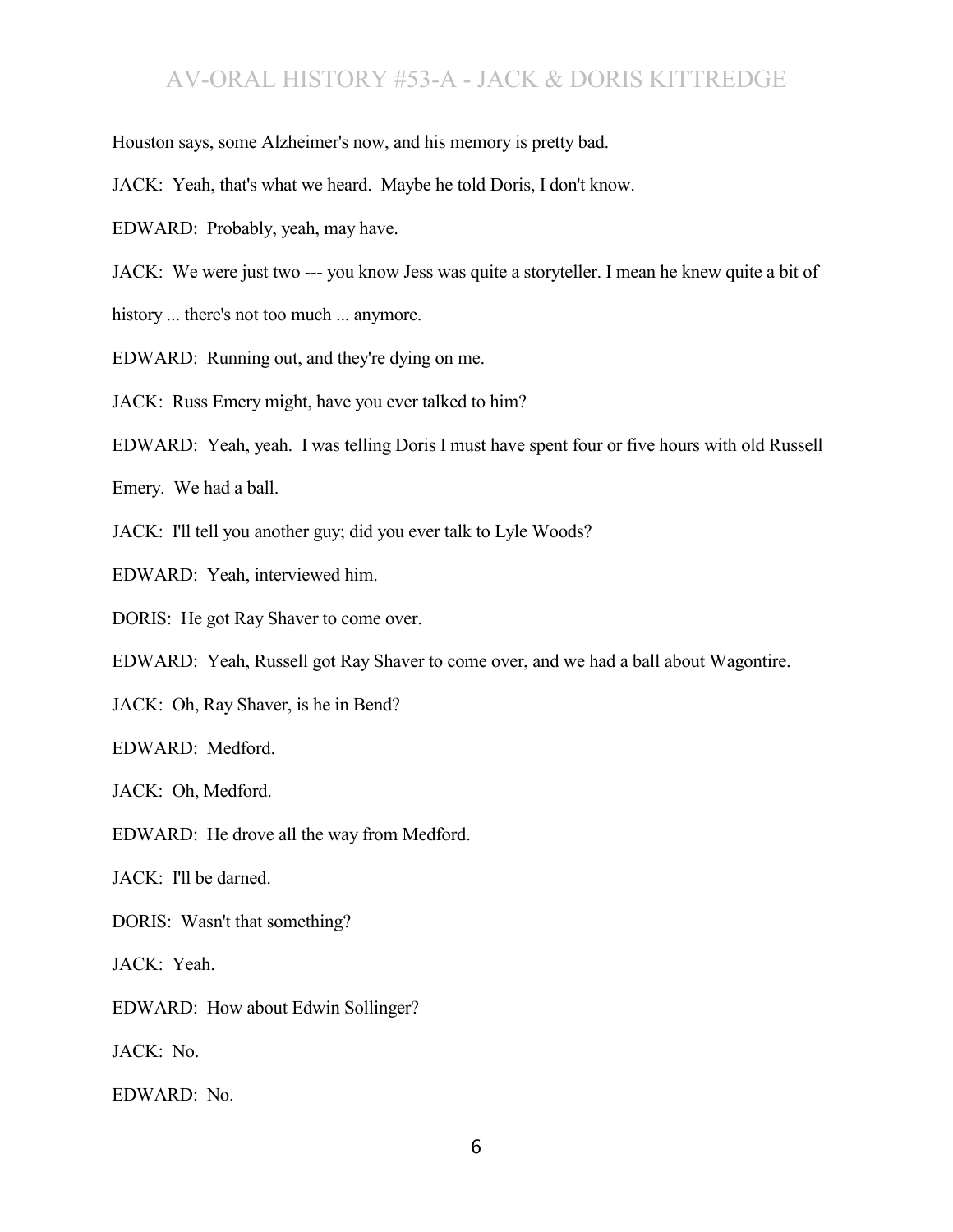JACK: Never heard of him.

EDWARD: Everett Emery, ever meet that character?

JACK: Oh yeah.

EDWARD: "Slivers".

JACK: "Slivers".

EDWARD: Was he a pretty tough mean old son-of-a-what-you-do? Pretty nice guy?

JACK: I liked him myself. He was a business --- let's put it this way, he was a good businessman.

DORIS: He was nice to us.

JACK: He was good to us.

EDWARD: Everett was an all right guy?

JACK: Yeah.

EDWARD: He married Esther Graves.

JACK: Right.

EDWARD: Austa Carlon's sister.

JACK: Right.

EDWARD: I've interviewed Austa Carlon too.

JACK: She's in Burns then?

EDWARD: Yeah. Oh, she's a character. I'm going to see her again. She's my hero in Burns.

Emery, did he ever mention anything to you in your travels and talking, and so forth, bar talk,

whatever, about Wagontire Mountain?

JACK: No. No, was he involved out there? I, see I didn't know that ... Well, we really --- well we ...

EDWARD: Yeah. Everett, or Slivers, Emery married --- oh, I forgot, it doesn't make much

7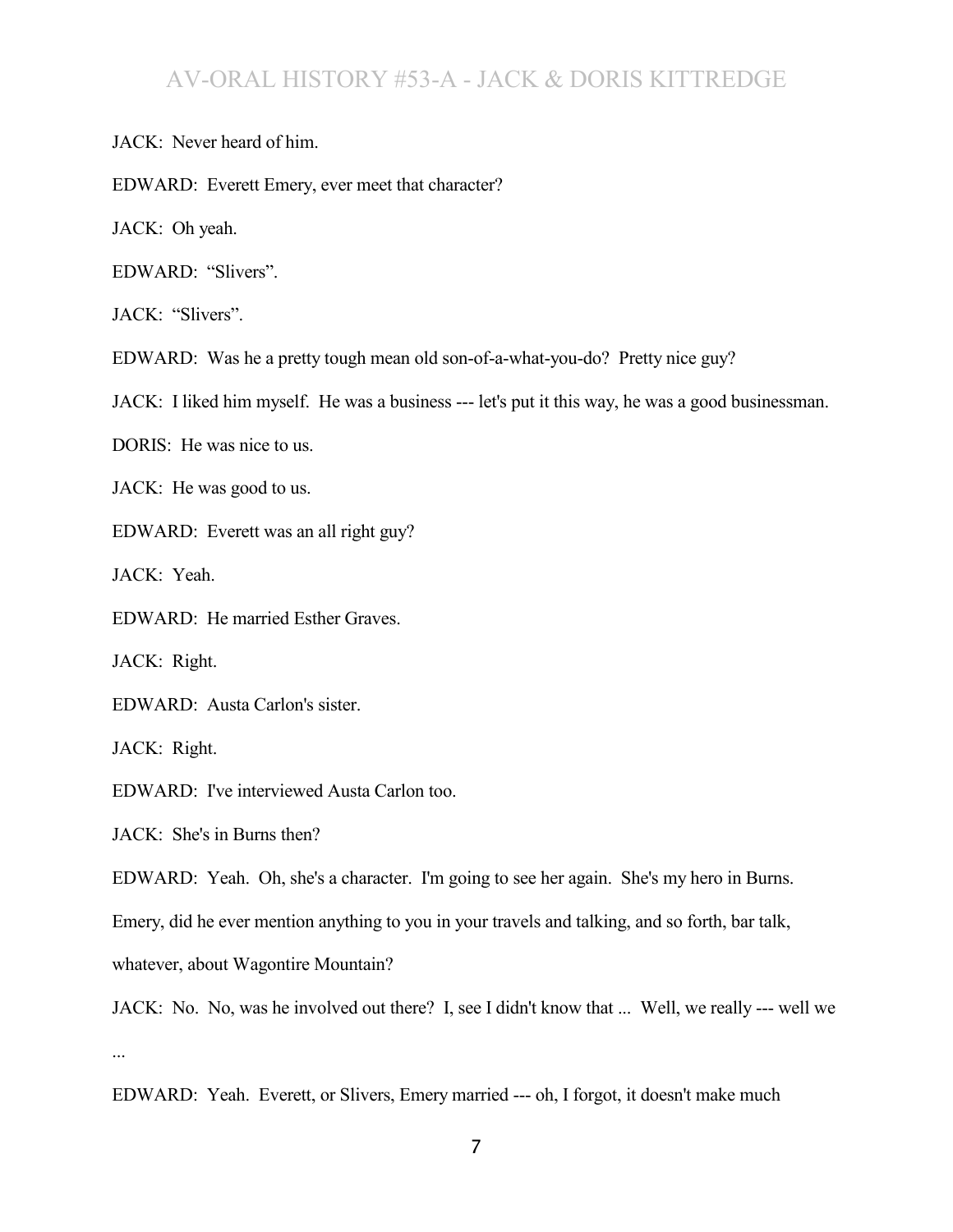difference. And Clarence --- Esther Graves, yeah.

JACK: Right.

EDWARD: Esther Graves, and Slivers, and Clarence Woodard, and the Clark girl went to Klamath Falls and got married all together. And Clarence Woodard and Slivers Emery bought the Sam Hutton place on the southeast side of Wagontire Mountain in 1925.

JACK: Huh, I didn't ---

EDWARD: Clarence stayed at the old two-story house ---

JACK: Oh, I kind of think now --- now things are coming back. I do think that Slivers and Clarence were partners.

EDWARD: That's right.

DORIS: Yeah.

JACK: And Clarence married Hutton's wife.

EDWARD: Right.

JACK: And he left the country in ... Slivers.

EDWARD: You got it. Everett had to get a court order --- Clarence left, old Link Hutton would have shot ---

JACK: Yeah, right.

EDWARD: Link Hutton shot the wrong man. If you're going to kill somebody, which is stupid,

but anyway, Harold Bradley didn't have nothing to do with Leona.

JACK: No.

EDWARD: It was Clarence. Clarence lived a mile and a half from the Link Hutton's house, and the old Sam Hutton place, and they were ---

JACK: Now Sam Hutton, now who was ---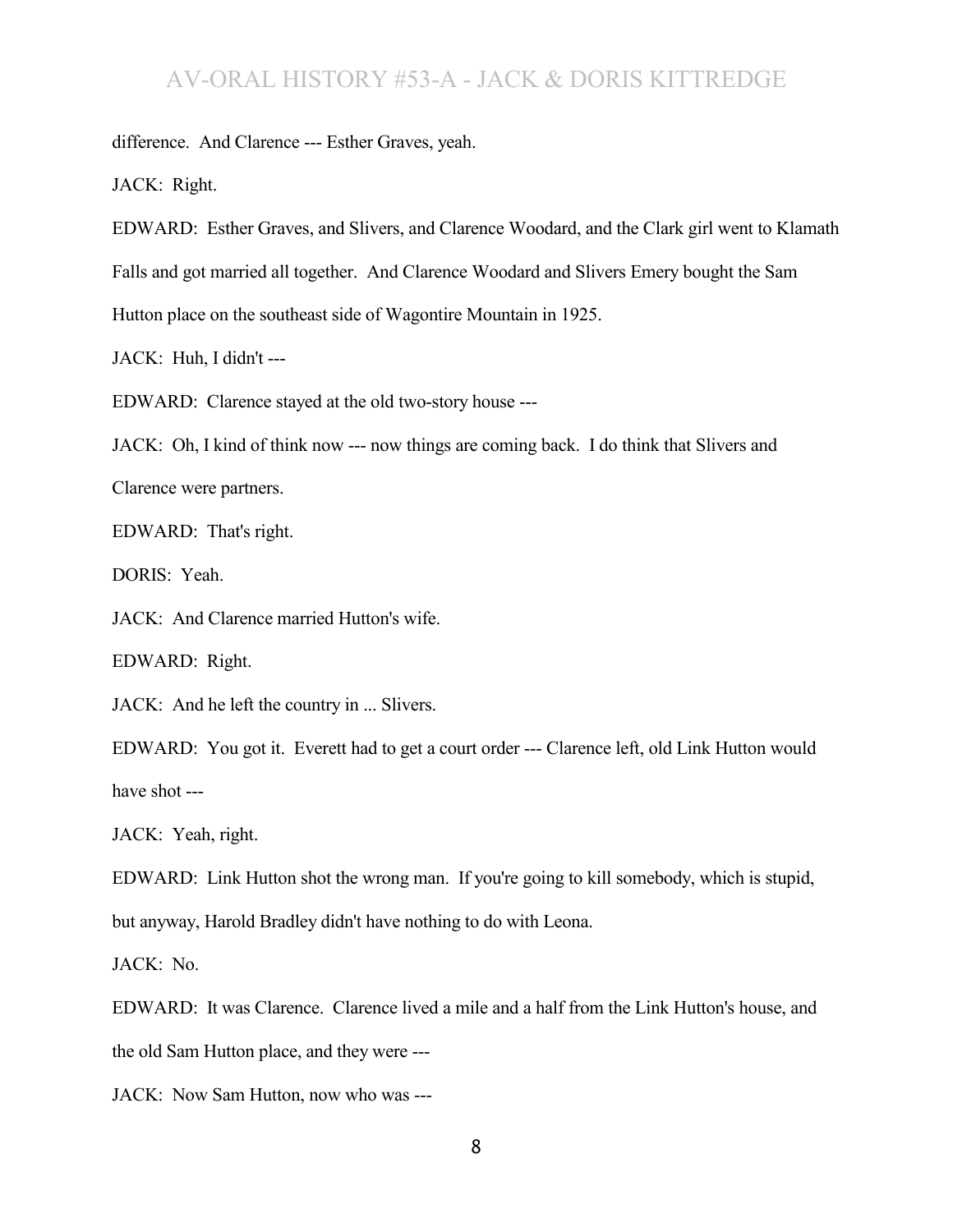EDWARD: That was Link's father.

JACK: Oh, it was?

EDWARD: He came to Wagontire in 1884.

JACK: Now who was --- who was Link's sister?

EDWARD: America.

JACK: What was her maiden name --- her married name?

EDWARD: America Hutton Foster Sutherland.

JACK: Sutherland.

EDWARD: And then they had another brother, Thomas, who was killed in a car wreck the same date that Link shot and killed Harold Bradley.

JACK: Huh.

EDWARD: It's strange, the dates are strange.

JACK: Yeah. I know my brother and I we went --- well the Hutton's, Sutherlands and the Hutton's were for sale.

EDWARD: 1946.

JACK: Right. And my brother and I went out there to buy them, but --- and they went into the Sutherlands ---

EDWARD: Now just a second Jack, what do you mean you went into Sutherlands? On

Wagontire?

JACK: Right. We drove in on the backside, off of Highway 20, into Sutherlands.

EDWARD: At the Egli place?

JACK: I don't know.

EDWARD: Okay, this is interesting. This is about 1946 or '47.

9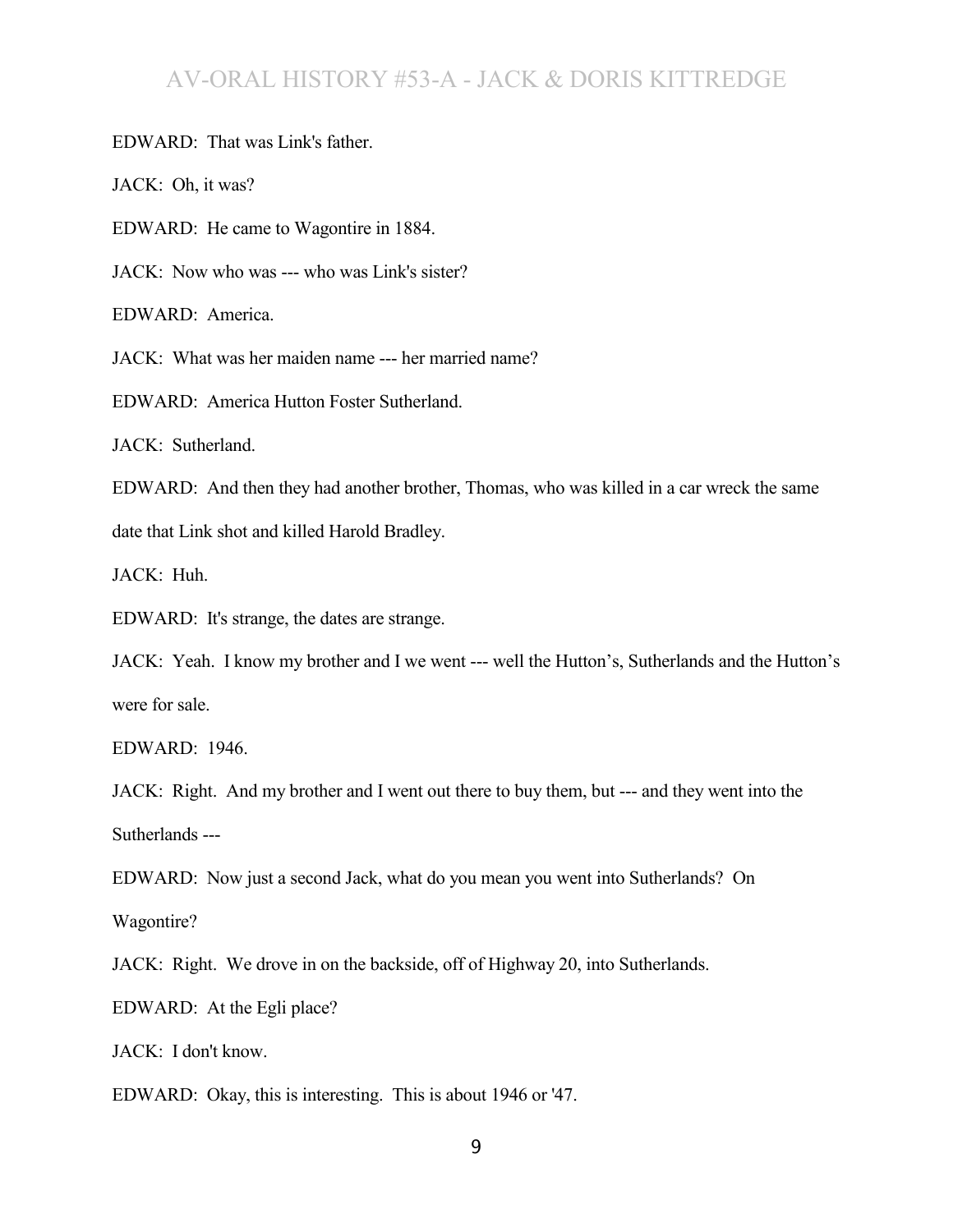JACK: It was --- who bought that from Hutton?

EDWARD: I just told you Doris, McCollum.

JACK: McCollum.

EDWARD: McCollum bought it first, and then West.

JACK: West. West is the one that ---

DORIS: West, I remember that name.

JACK: West is the one that ---

DORIS: ...

EDWARD: Yeah.

JACK: He was the one that had an option when we went out there. And if he hadn't of taken it,

then we had the next --- but he took it.

EDWARD: About 9,000 acres.

JACK: Yeah, approximately, something.

EDWARD: That was all Hutton's and Brown's, and Jackson's and Dobkins' land.

JACK: Yeah.

EDWARD: You went in from Highway 20 --- you know where the Brown corrals are?

JACK: ...

EDWARD: This was a long time ago, I know.

JACK: Yeah, no I don't.

EDWARD: Was the Sutherland house; was it a little tiny thing?

JACK: Yeah.

EDWARD: And was there apple trees around it? Well, this is asking some pretty ---

JACK: Boy I tell you; I can't remember it.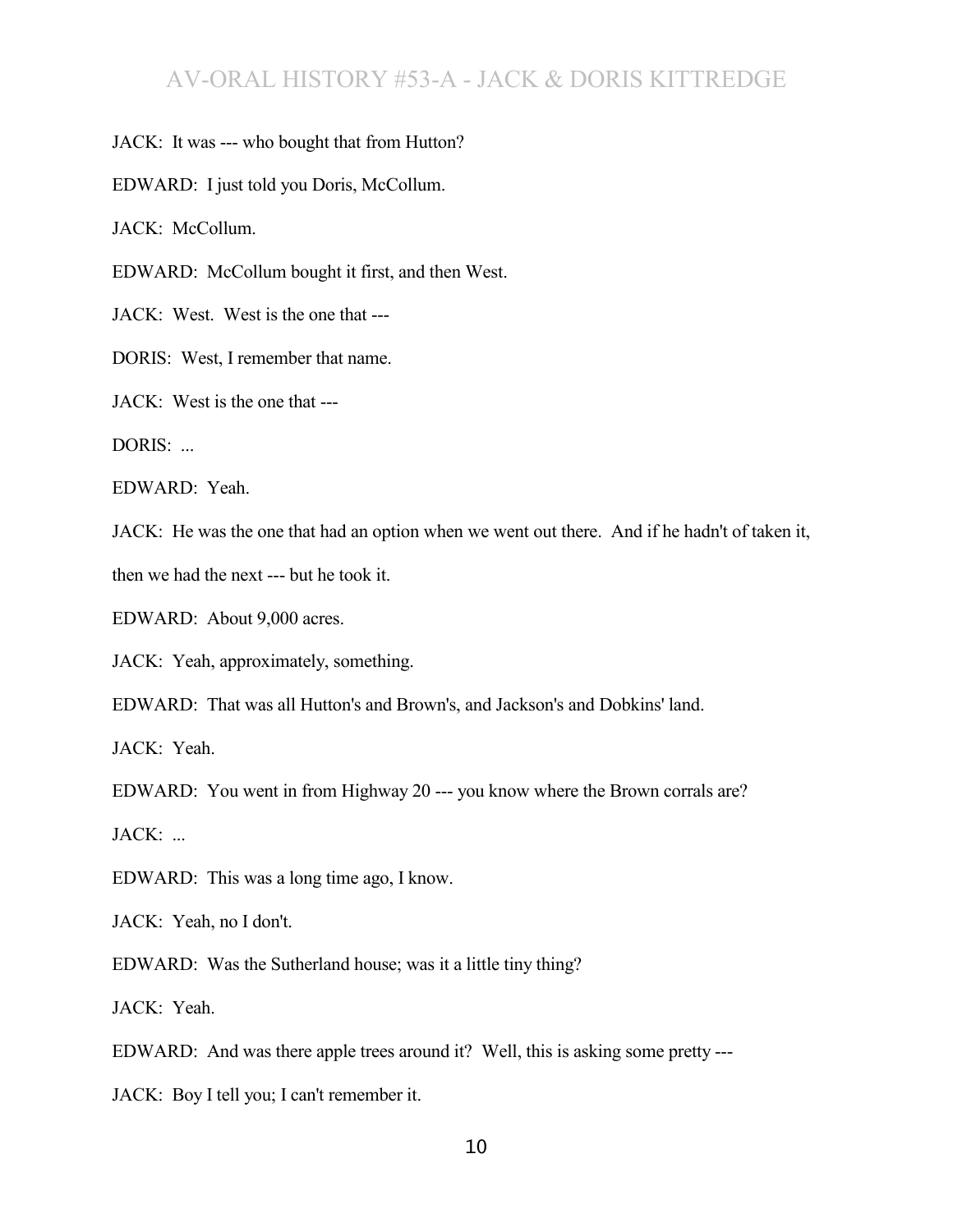EDWARD: You don't have ---

JACK: We had to walk in, we got stuck in the --- it was in March, we got stuck in the road and we had to walk into that house for them to pull it out.

EDWARD: What --- this is real important, Jack, because that house is long gone. That was the original Egli homestead, right across from ---

JACK: Now which Egli?

EDWARD: Huh?

JACK: Which Egli?

EDWARD: Anton and Louise Egli.

DORIS: Do you suppose they were related to ...

EDWARD: Yes.

DORIS: ... Egli at Silver Lake?

EDWARD: Uh huh.

JACK: Yeah, probably were.

EDWARD: Right across from that house, up the hill about three-quarters of a mile along the fence line is where Bill Brown shot and killed Johnny Overstreet in 1886. A hundred yards from that, at the gate, is where Frank Dobkins was murdered by James Burk in 1939.

JACK: Is that right? Oh, when I say I came here, that was in '46, and you're talking a long ways back for me.

EDWARD: Don't happen to have a picture of that cabin, do you?

JACK: No way.

EDWARD: Do you recall what that cabin looked like?

JACK: No, I really don't.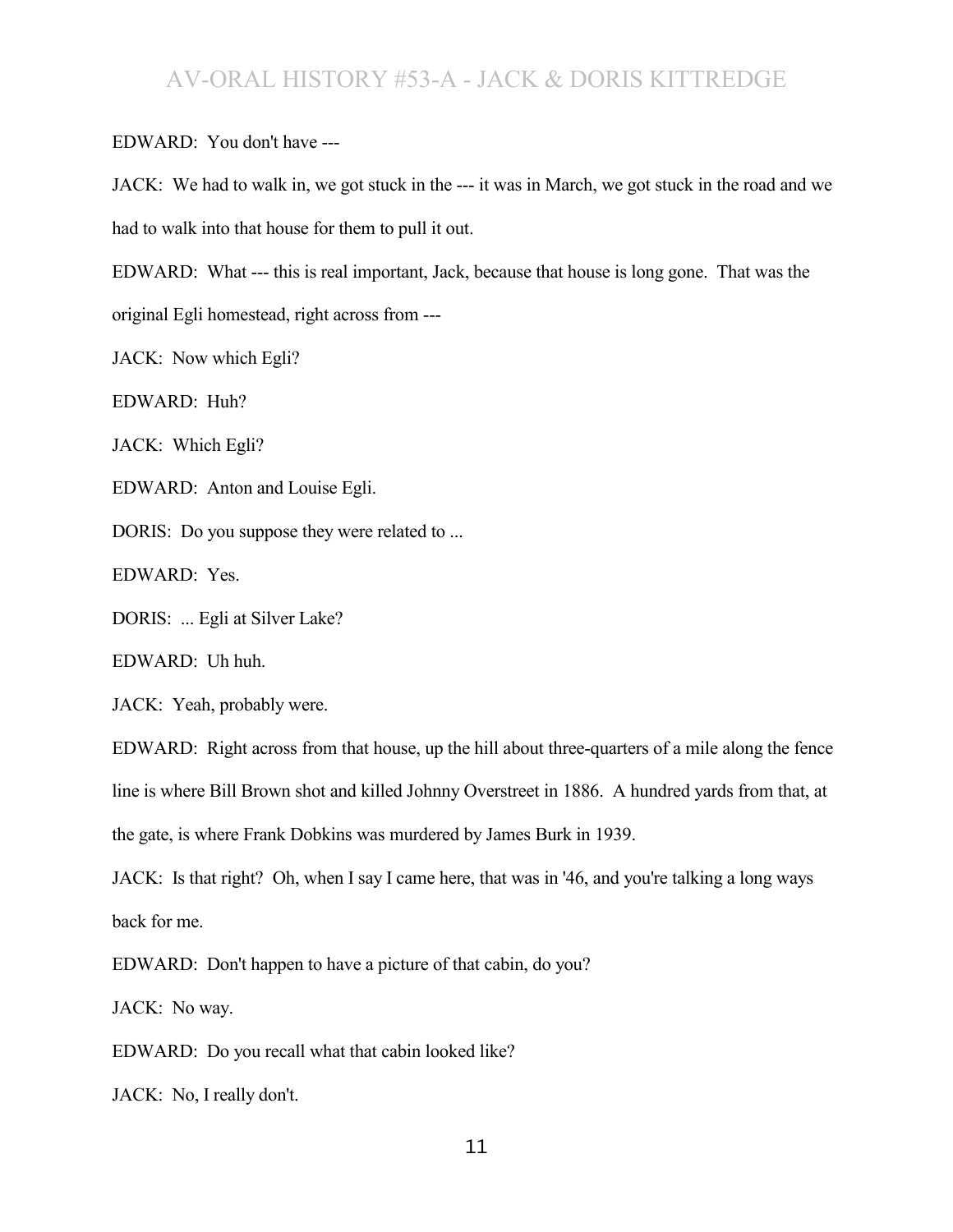EDWARD: Shoot. Yeah, that was America. I'll show you some pictures here.

JACK: No, I don't, I don't remember what the cabin looked like. I do remember we came in from

Highway 20 --- I'm just, I'm not sure exactly where we turned off.

EDWARD: Gap Ranch.

JACK: Could have been, yeah, probably was.

EDWARD: Yeah.

JACK: Yeah, it was in the spring, like I say, probably March when the frost was going out, and we got stuck going in there, and we had to walk in.

EDWARD: Oh, it's a mess. That road, it's not a road; it's a wagon trail. Where that cabin was,

that's the Meek --- 1845 Meek Wagon Train went through there. And then turn left and went over the gap to Lost Creek and off to Stauffer, and blah, blah, blah. Everett Emery sold the old Sam and Caroline Hutton place, about a 1,000 acres, to Frank Dobkins. That's how Frank Dobkins got that amount of acreage. Sold it for \$8,000 bucks, 1926.

JACK: Did you ever talk to Bill ...

EDWARD: Going to on Wednesday.

JACK: Oh. ...

EDWARD: Right.

 $JACK:$ ...

DORIS: Now see Jack remembers, I didn't ...

EDWARD: But I've got stuff that Bill has never seen. He is going to have a fit. Doris will tell you later. He's going to have a "tiss" when he sees some of this stuff, because he thought he was going to get that ranch. Well, it didn't work out that way.

JACK: Well, he went out there after Dobkins was killed, and see he went out there to run the place

12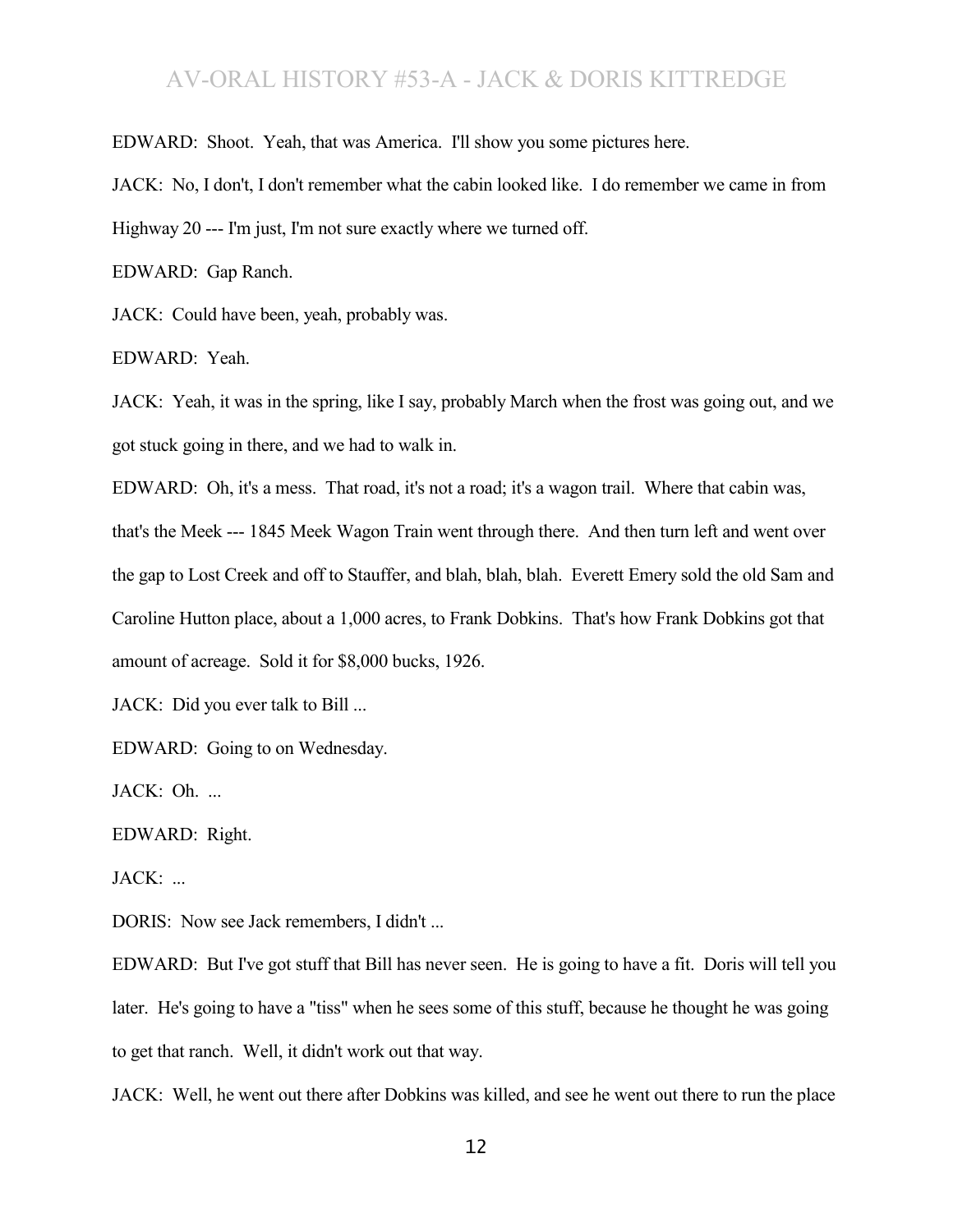for his mother.

EDWARD: Yeah, 1940, yeah. Him and old Hollie Schroder, got pictures of them.

JACK: Well Jim, his brother, went out there too.

EDWARD: Schroder ended up with a lot of that.

JACK: Did he?

EDWARD: Yeah.

JACK: Well Hollie and ... see they, oh they got, they owned quite a bit of that stuff, oh what's that

guy, you mentioned him?

EDWARD: Jackson.

JACK: No.

EDWARD: Dobkins?

JACK: No.

EDWARD: Hutton?

JACK: They got a ---

EDWARD: Egli?

JACK: Peila.

EDWARD: Peila, Jack.

DORIS: Peila.

JACK: They owned quite a bit of that, didn't they?

EDWARD: Yeah. Jack, I don't know, I thought he was crazy. But he bought all that for three-

quarters of a million dollars.

JACK: Well, I wouldn't want it.

EDWARD: No. Springs are drying up. I'll be back over there Friday, or Saturday, Sunday. Been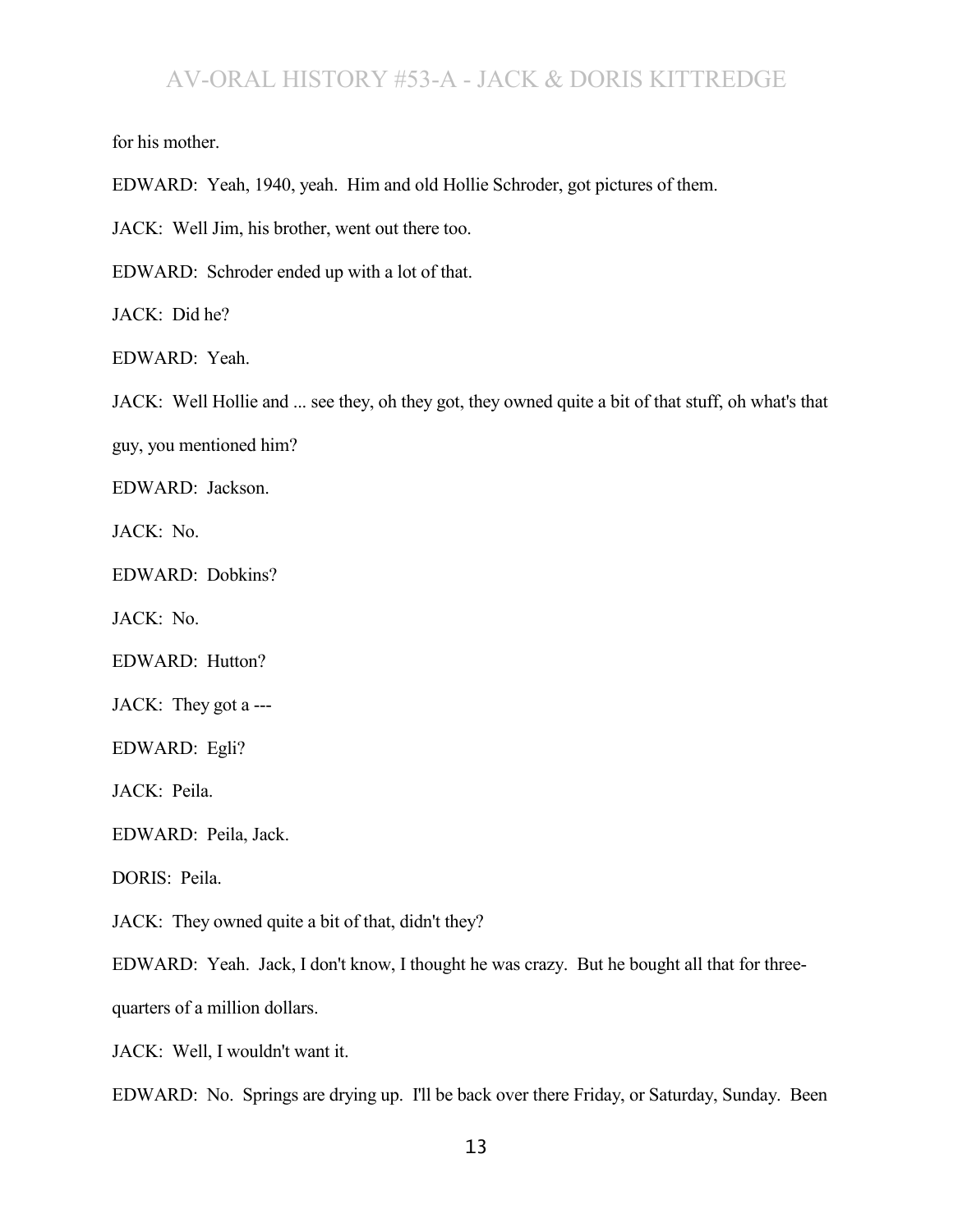told not to go there. Been five murders on there now. I don't worry about it. What about Robertson's, the Robertson's got me. I don't know what happened to him. Do you have any idea of what happened to him?

JACK: ... Robertson?

EDWARD: Yeah.

JACK: No, I don't.

EDWARD: Where he died, or when?

JACK: No, I really don't. I don't know much --- it's just mostly, it's by name.

EDWARD: Yeah. He run all over this country out here.

JACK: Old Lyle Woods ought to be able to tell you something.

EDWARD: Lyle didn't know either.

JACK: He didn't know either.

EDWARD: I talked to Lyle one day last summer for two hours, and I run out of tape. Boy, we had

a ball. And he's pretty accurate too, not that bad.

JACK: Yeah, old Lyle he knew a lot of what went on out here.

EDWARD: Yeah. Okay, next name. Well quickies here, Frank Morgan?

JACK: I knew Frank Morgan, but I didn't know much about him.

EDWARD: Okay, he was the last buckaroo boss for Bill Brown, 1932. Virge Newman?

JACK: No.

EDWARD: No. That's going way back. Bradley's?

JACK: I knew of them. I knew the Bradley girls, and all the girls ... because they went to school at

Silver Lake ... Did you ever talk to Grace?

EDWARD: Yeah.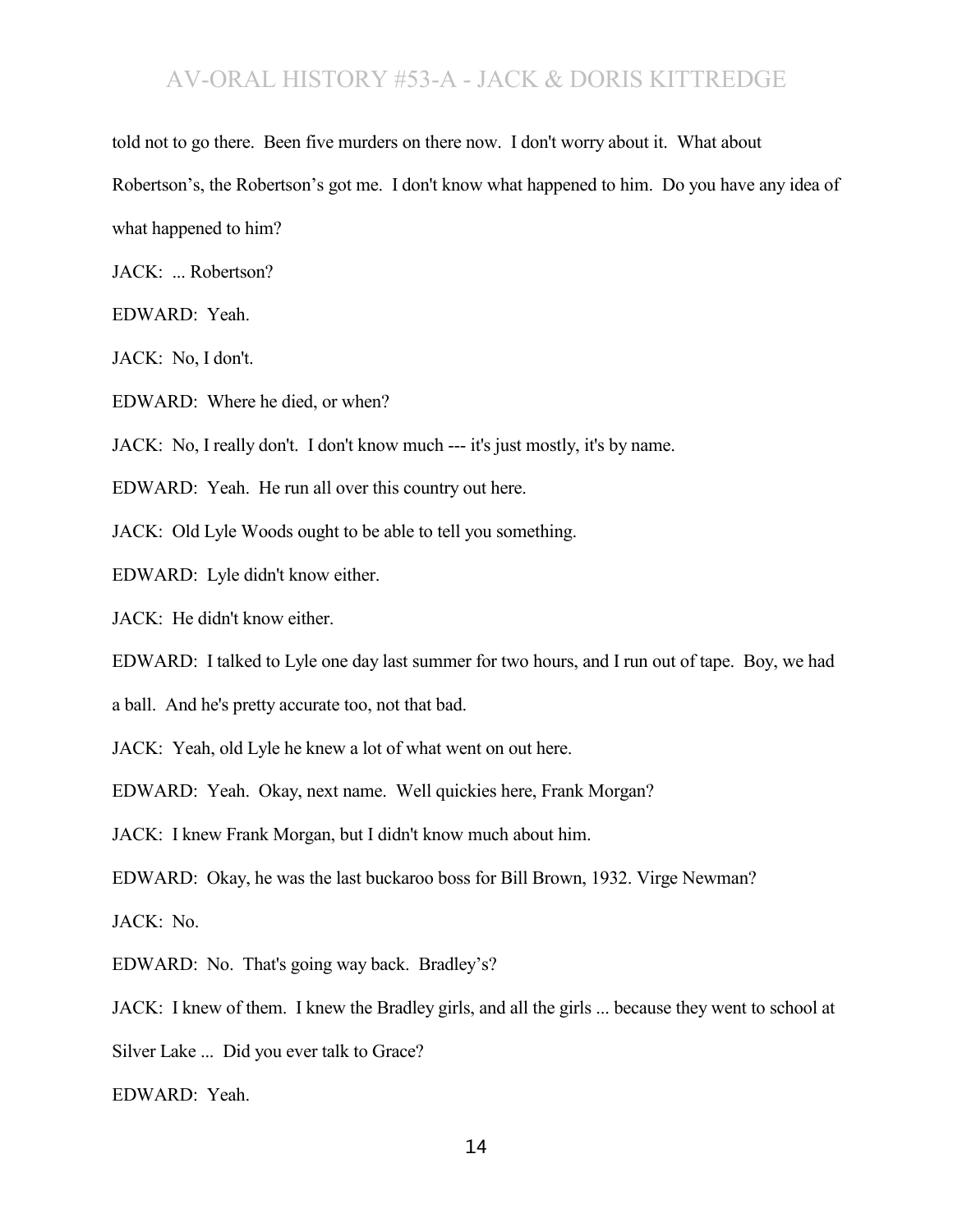JACK: You talked to her.

EDWARD: What scuttlebutt, if any, did you ever hear about the deaths of Harold Bradley and Ira

Bradley? Particularly Ira, you ever hear anything?

JACK: Not really, other than Hutton supposedly had him killed. I guess they ---

DORIS: Why did he have him killed?

JACK: Huh?

DORIS: Why did he have him killed?

JACK: Well, I think over water probably, wasn't it?

DORIS: Was water, that's right, it was water.

JACK: Yeah. Over a spring, I think it was.

EDWARD: Lost Creek Spring. Although it wasn't actually the Lost Creek Spring, the Lost Creek

Spring is about three-quarters of a mile up the canyon. But he wanted --- well Bill Brown owned it.

JACK: Well, I don't know that Bradley, did Bradley own the spring? I don't know.

EDWARD: Bradley, this was a misconception for Grace and Ray, her son. Bradley's never owned anything up there. Bill Brown owned it, and evidently Bill was letting Ira stay there to kind of watch his horses, and sheep, and blah, blah, blah. But it was Bill Brown's --- It was Egli's property in 1894, then Bill got it from Egli.

JACK: Well, see now I --- like Bill Brown, I don't even know when he was killed, or he died. He died in a rest home, didn't he?

EDWARD: Yeah, 1941, yeah.

JACK: Well, see we didn't know him. I just --- I did know Winslow, but I do know ---

EDWARD: Harve Winslow.

JACK: Yeah ... his deputy, wasn't it?

15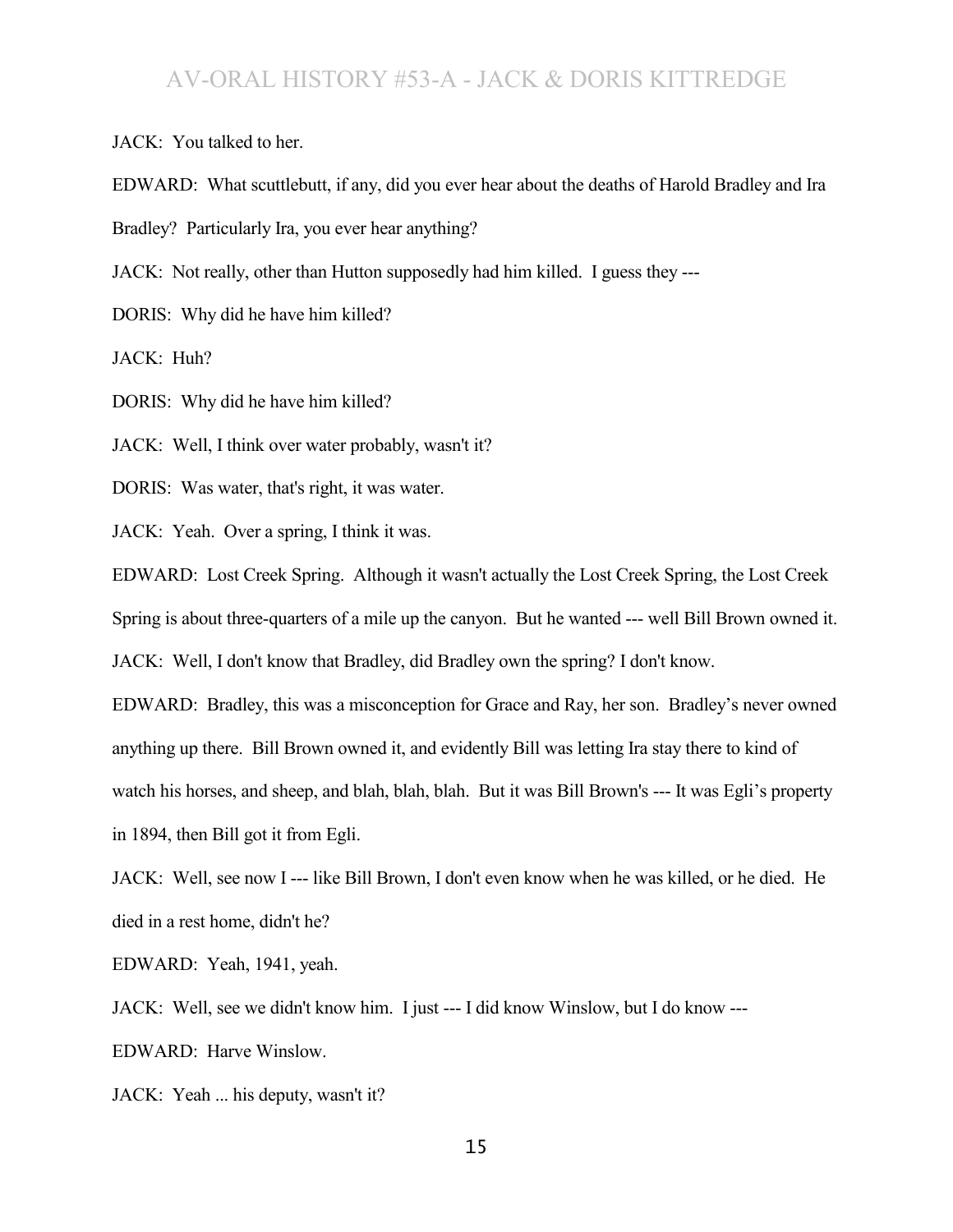EDWARD: Yeah. What do you know about him?

JACK: I don't know anything; I never met the man. But I do know my father sold horses to him.

EDWARD: Which --- Walter Kittredge. Walter Kittredge sold horses to Harve Winslow?

JACK: Right. And this guy --- oh I don't even know what his name is, he was Shorty somebody.

EDWARD: Gustafson?

JACK: Don't know.

EDWARD: Neth, Frank Neth, Shorty Neth.

JACK: Anyway, he drove the horses to Silver Lake, up to the Evans Well.

EDWARD: Evans Well?

JACK: Yeah, that's --- Well I think Winslow, that's where his --- I kind of think that's where his

headquarters was, Winslow.

DORIS: Do you know where Evans was?

EDWARD: No.

JACK: Well, you know, you know coming off of ---

DORIS: From Brothers ---

JACK: Horse Ridge, you come off Horse Ridge and you --- the old

---

DORIS: Millican.

JACK: Well before you get to Millican, on Highway 20. Oh, the old China Hat Road came through there.

EDWARD: Oh, oh way --- oh that's way west. I was thinking way east.

JACK: Right.

DORIS: It isn't very far off of Highway 20 though.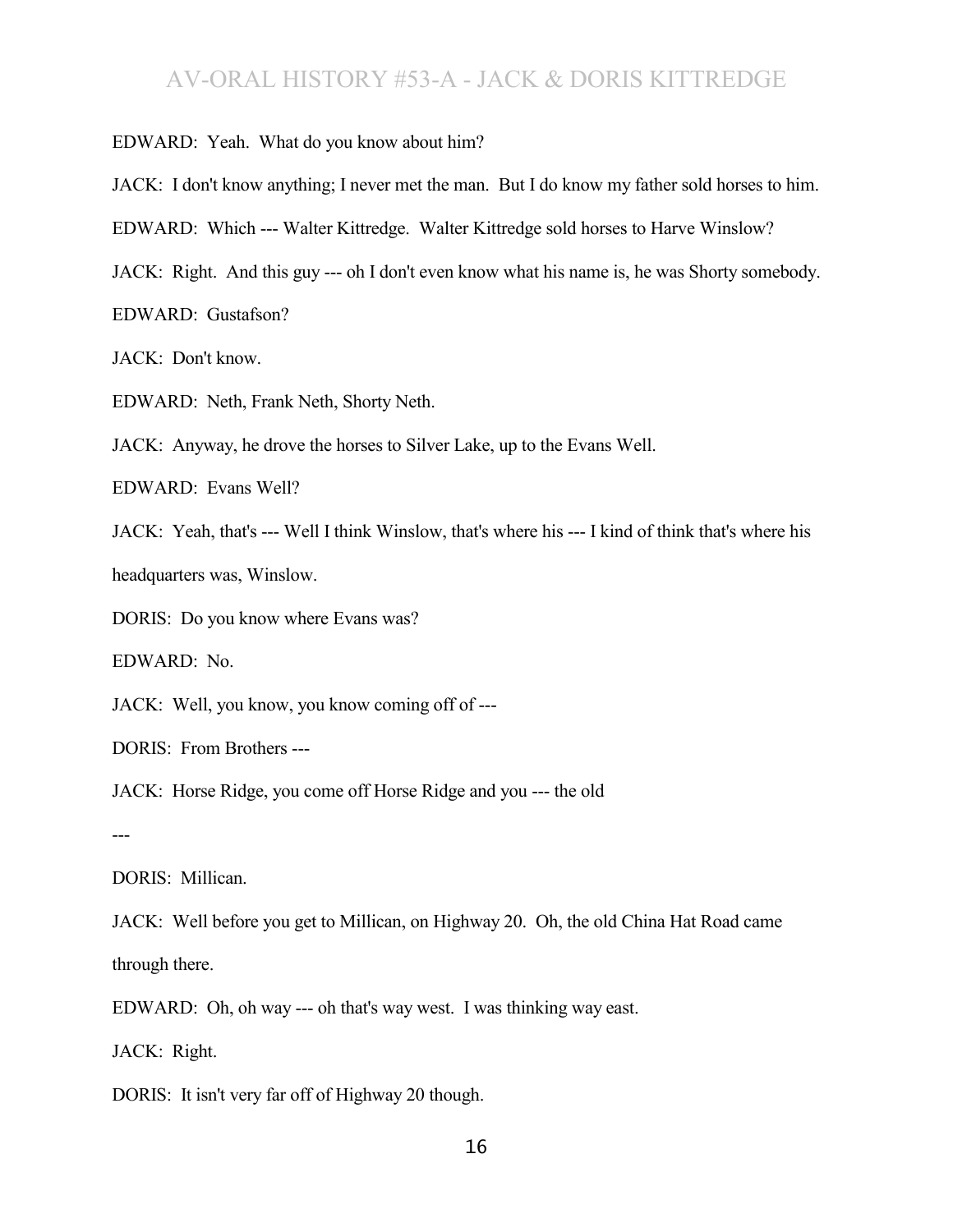JACK: No, it isn't. I think Leslie owns it now.

EDWARD: You know Harve Winslow was Bill Brown's nephew?

JACK: Right.

DORIS: Was he?

EDWARD: And he stole from Bill --- oh --- sad.

JACK: Yeah, I knew he was a nephew. But I do know, like I say, that's the only thing I know that

this Shorty ... maybe Neth, could have ---

EDWARD: Yeah, it was Shorty Neth.

JACK: This was in the middle of the winter.

EDWARD: It's strange.

JACK: Because he shipped --- see my dad had Percheron horses.

EDWARD: Had what?

JACK: Percheron.

EDWARD: What in the heck, I'm glad you said that. I was going to ask Fred Baker and Lyle but I

forgot. What the heck is a Percheron horse?

JACK: It's a workhorse.

EDWARD: Not a Clydesdale type, is it?

JACK: Oh, no. A Percheron, they bred a lot of Percherons too, like thoroughbreds. It makes a pretty good size one, that made a very good, a lot of stamina, saddle horse.

EDWARD: Do you think Bill Brown could breed a Percheron horse to a wild horse mare,

broomtales, whatever you want to call them?

JACK: Well, he didn't buy stud horse, he bought mares, fillies, you know, my dad.

EDWARD: But do you think that's possible?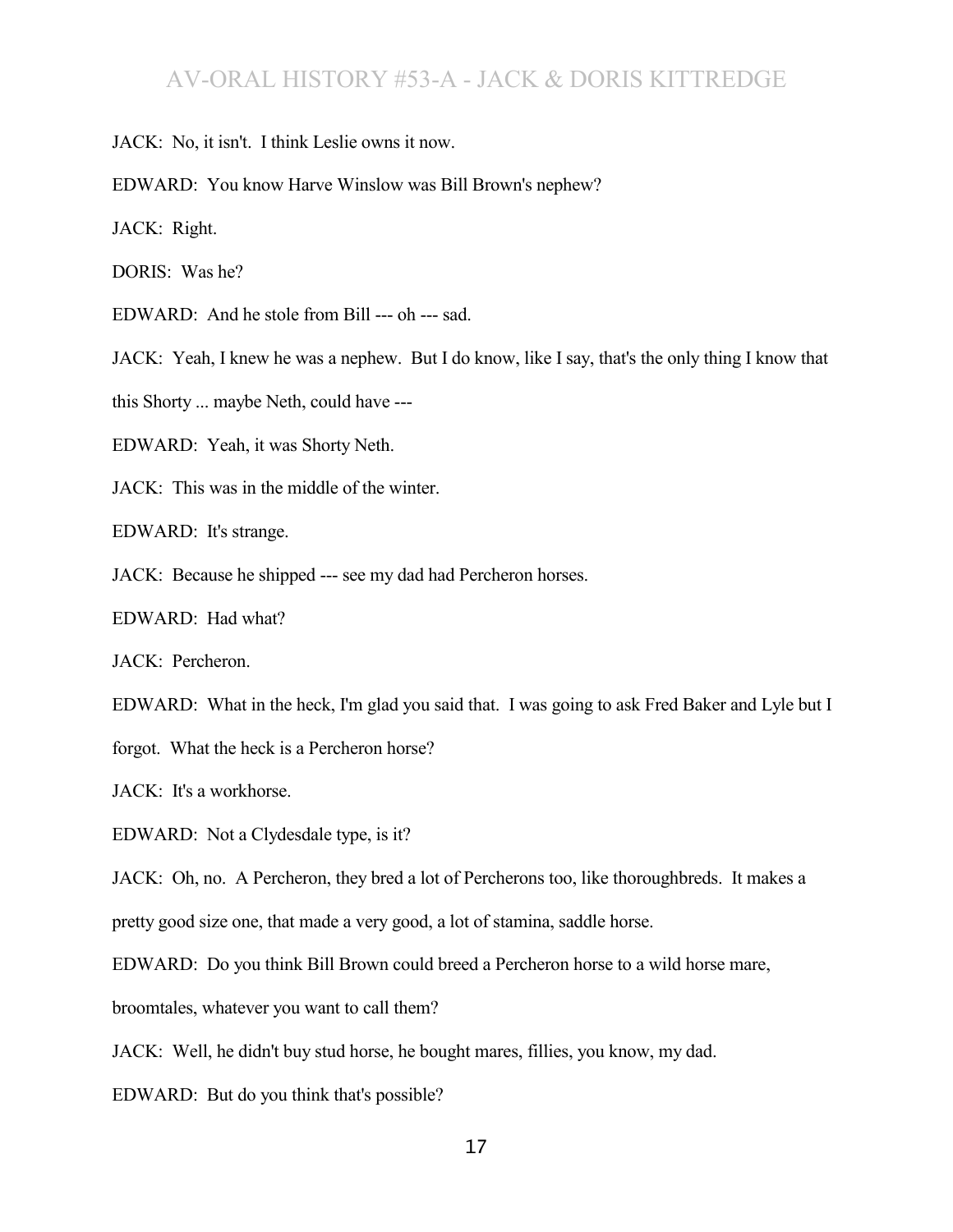JACK: Oh yeah, I'm pretty sure.

EDWARD: Because Bill Brown was --- two people told me that's what he did. How do you spell this Percheron?

JACK: Well, now Percheron is not spelled the way you think it is.

EDWARD: Right, I know it.

DORIS: Per-cher-on.

JACK: Per-cher-on, yeah. Because we looked that up one time.

DORIS: My brother wrote that in his book, you know, and I --- first thing I knew it was spelled

wrong. Shall I get my dictionary?

EDWARD: Per-cher-on.

JACK: Percheron.

DORIS: P E R C H --- I'll get my dictionary.

JACK: It isn't spelled like, maybe it's not like it sounds.

EDWARD: Where did this horse, this Percheron horse come from? Is it foreign, or something?

JACK: I think it --- well I don't know ... I don't ...

EDWARD: I don't know nothing about that. But Bill has been noted to use that to breed with wild horses?

JACK: Well Percheron ...

...

EDWARD: What did you think of the Bradley family?

JACK: I liked the Bradley family.

EDWARD: Good people?

JACK: They were. Like I say, I didn't know the father, but I knew the girls, I knew the mother.

18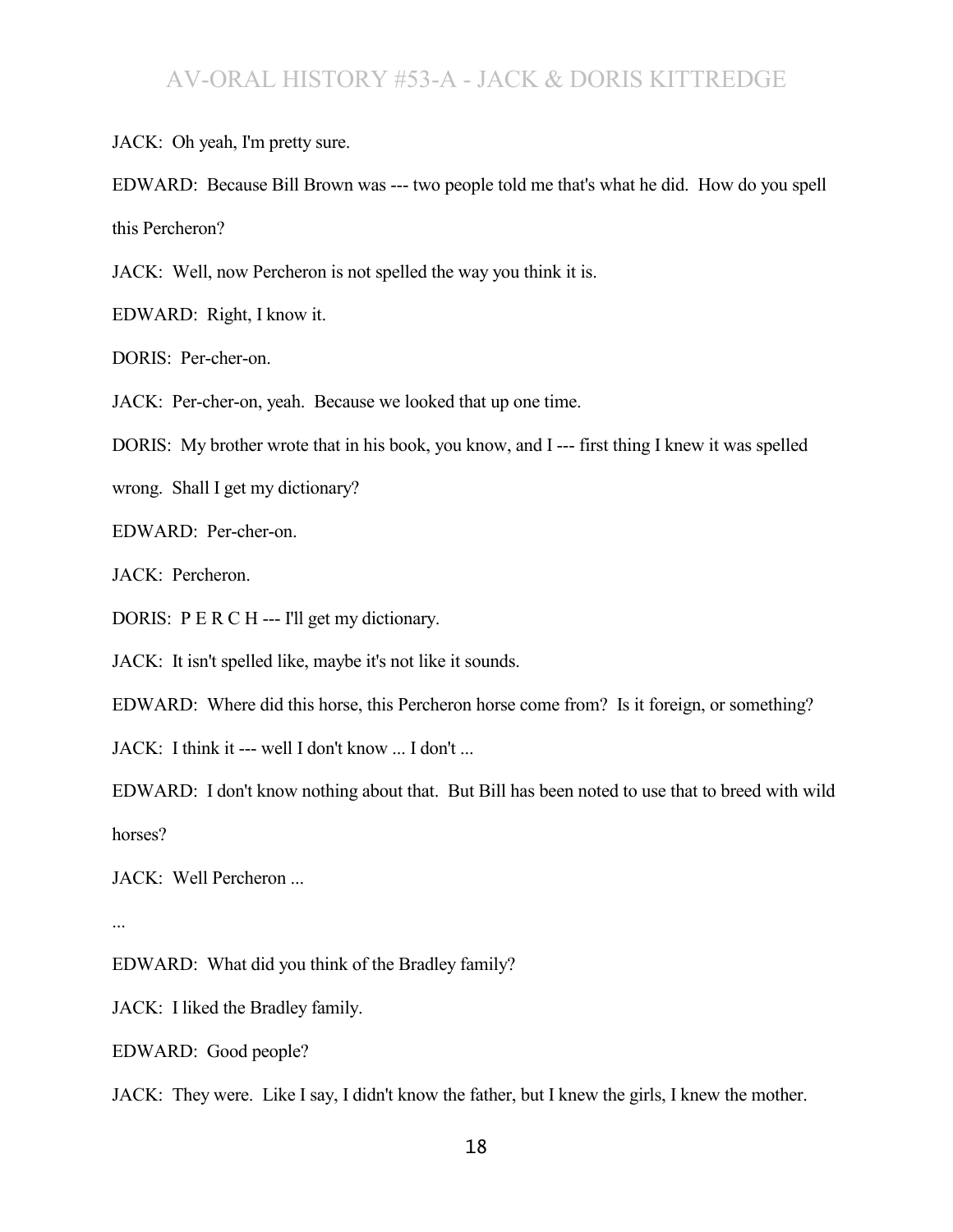#### EDWARD: Did you ever meet Hosmer?

JACK: Not to my knowledge, no.

EDWARD: Shoot, shoot, shoot. Hosmer ---

JACK: See I can remember; I can vaguely remember when he was killed. I'm not sure when he was killed.

EDWARD: 19---, December 29th, 1925.

JACK: Well, see I was only ---

EDWARD: You were just a little guy.

JACK: Yeah, I was born in '23.

EDWARD: What about Link Hutton?

JACK: I don't, I never met the man.

EDWARD: What did you hear about him?

JACK: Well ---

EDWARD: Come on.

JACK: They always told me he was a tough man.

EDWARD: Yeah, he was a ---

JACK: He wanted it his way, about things. Like I say, I don't know too much about him.

EDWARD: Yeah.

JACK: Other than ...

EDWARD: All right, now we're going to get down to business here, real quick like. This ain't going to take long, Doris.

DORIS: Okay.

EDWARD: I'm getting starved anyway. Okay, Little Garden, what

19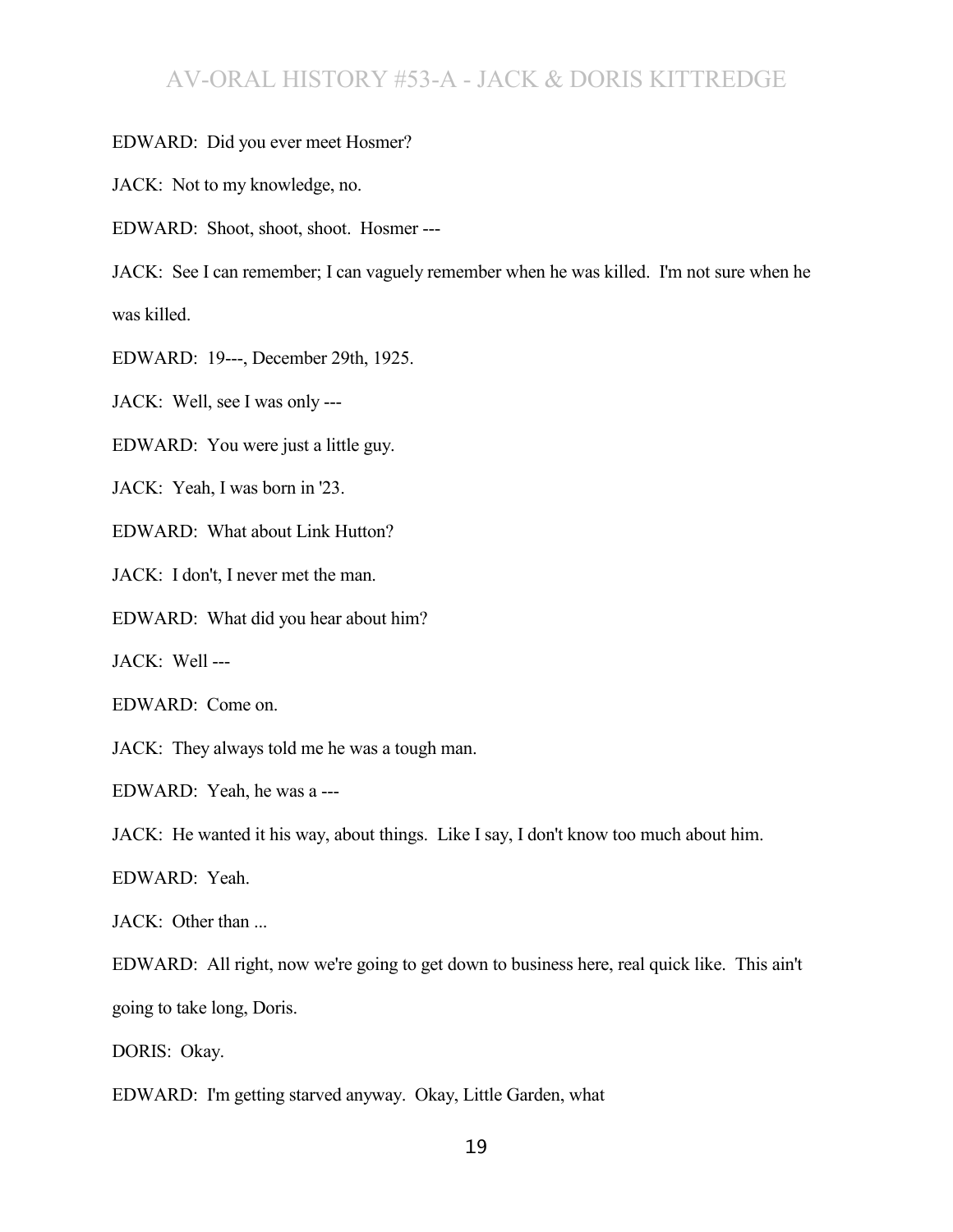--- whoops is that on? Yeah. What is Little Garden, Jack? That's up here a ways, north.

JACK: ... well actually it was, I mean it ... back into the Devils Garden. I don't think --- the only access to it would be from the north side.

EDWARD: Right. Beyond Derrick Cave?

JACK: No.

EDWARD: No.

JACK: On this side of Derrick Cave.

EDWARD: This side of Derrick Cave.

JACK: Yeah. Just as soon as you hit the forest up there, then you swing back along the lavas.

EDWARD: Have you ever been in this Little Garden?

JACK: Yes.

EDWARD: How, is it about 200 acres, 100 acres, 500 acres?

JACK: Oh hell, I don't know how many acres. I would say there was more than that.

EDWARD: And it's grass?

JACK: A lot of grass on top of lava.

EDWARD: Have you ever heard of East Garden?

JACK: Well not, only this is the country from the East Garden right over here.

EDWARD: No. Little Garden --- figure this out here. I would say, near a mile long, not quite,

three quarters of a mile.

JACK: Little Garden?

EDWARD: Yeah.

JACK: Well, going into it, I go into it ---

EDWARD: You drove into it?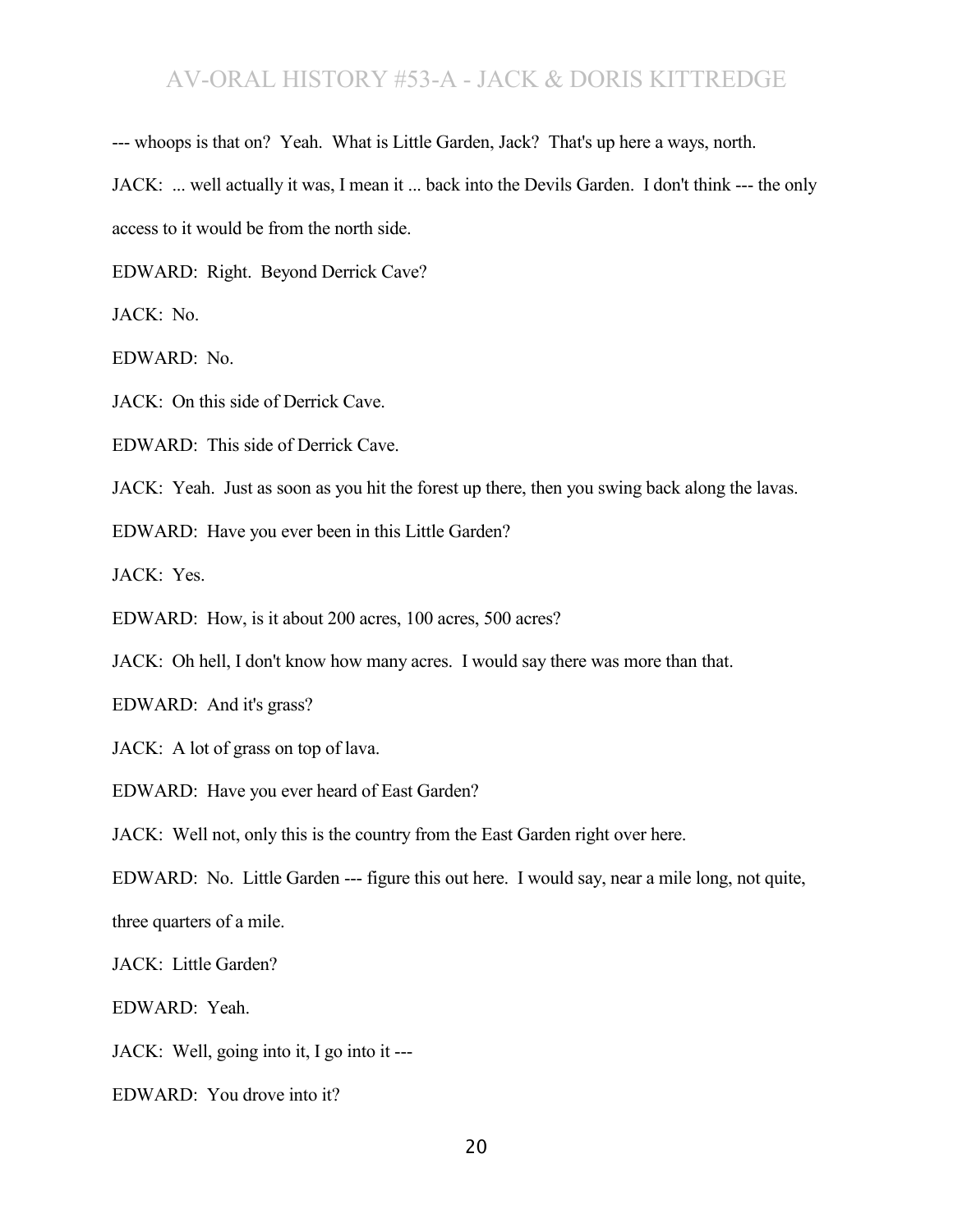JACK: Yeah. The road, it's accessible. You go in, you have to come back out.

EDWARD: Four-wheel drive is what it says.

JACK: Yeah, pretty much so.

EDWARD: I mean this ---

JACK: You just go up to where ---

EDWARD: It's in there quite a ways too.

JACK: Yeah, I don't know how many miles I drove into it. But it is more than a mile ...

EDWARD: A mile and a half about.

JACK: At least. See I drove in there during --- oh I think the first day of elk season, you know, the elk is supposed to come back in there.

EDWARD: One-Way in, one-way out.

JACK: That's right, you have to come back.

EDWARD: But you've never heard of East Garden, which is about a half-mile southwest, more

south than west of Little Garden. Never heard of East Garden?

JACK: No.

EDWARD: It's about a 40-acre grass bed thing.

DORIS: Where is the garden where, Harrison ...

JACK: Devils Garden, that would be right straight ---

DORIS: Is that the regular Devils Garden?

JACK: Devils Garden, that would be right ---

EDWARD: Harrison place?

JACK: Yeah. Well, the Harrison place is out of that.

EDWARD: Johnny Harrison's history is in here too.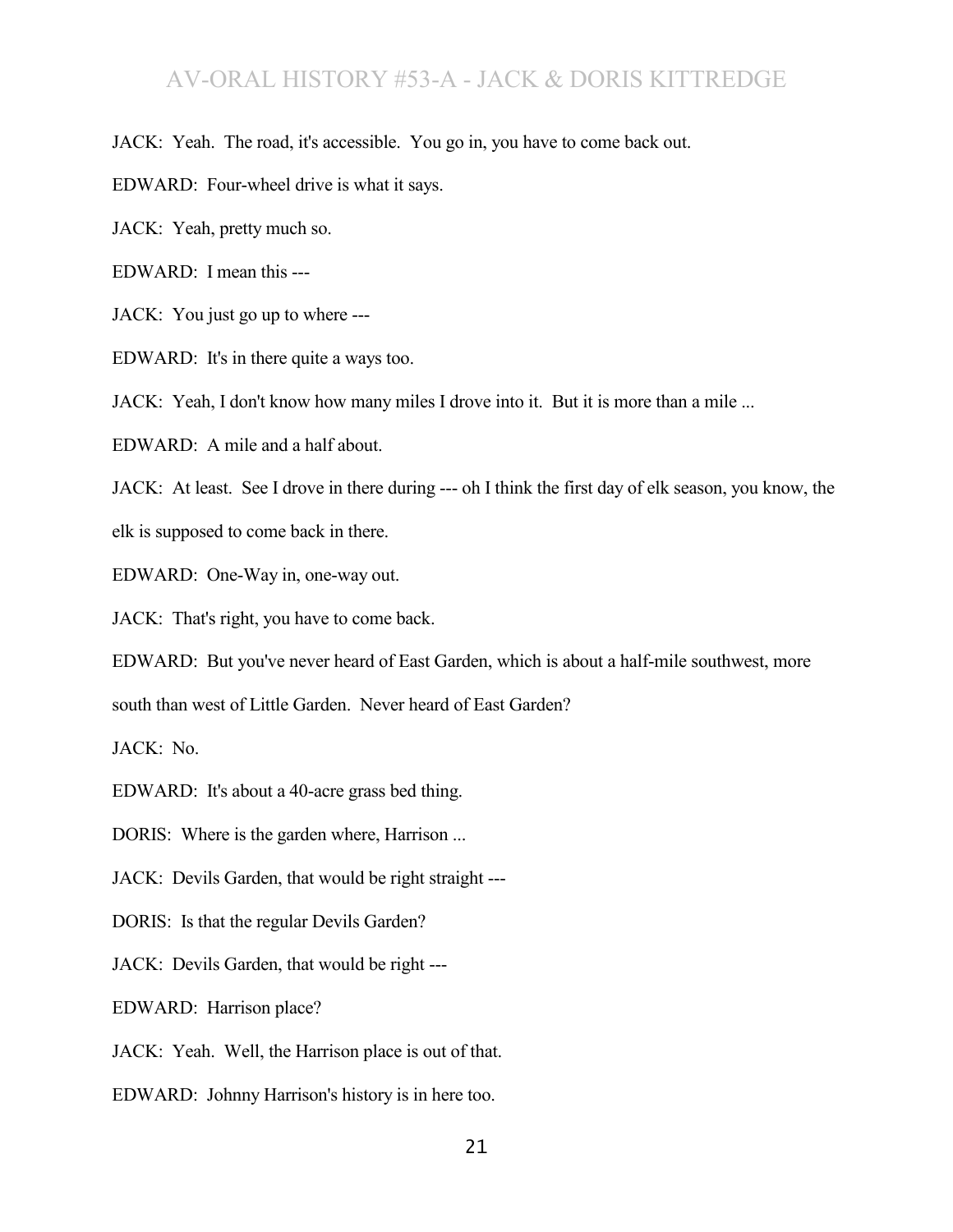DORIS: Oh, is it?

EDWARD: And the pictures. See he had a place up at --- this is off the topic --- he had a place up at Big Marsh.

DORIS: Oh, did he?

EDWARD: And had a cabin. I got pictures of it before they burnt it. Sorry, before they burnt it down. Okay, the reason I'm asking, Jack, about this Little Garden is, I want to come back and go in there somehow. I don't have a four-wheel drive or --- I can bring a three-wheel --- could a threewheeler make it?

JACK: Oh, I think so. I got a four-wheel drive.

DORIS: Jack could ...

EDWARD: Oh, I may be back, what did I say, July 6th or 7th, or something like that.

JACK: It's a ---

EDWARD: I've got to go in there, I'll tell you why in a second.

DORIS: its Evelyn Reeves ... He knew Evelyn Reeves.

JACK: Oh, is that right.

EDWARD: Oh yeah, I interviewed her. She's the only person that

---

JACK: I'll tell you Evelyn Reeves could tell you some history.

EDWARD: Well, she's dead.

JACK: I know she is.

EDWARD: Yeah. Oh, I got all her things.

JACK: I'll tell you another one that could have told you a lot, this here ...

EDWARD: No, but I met her.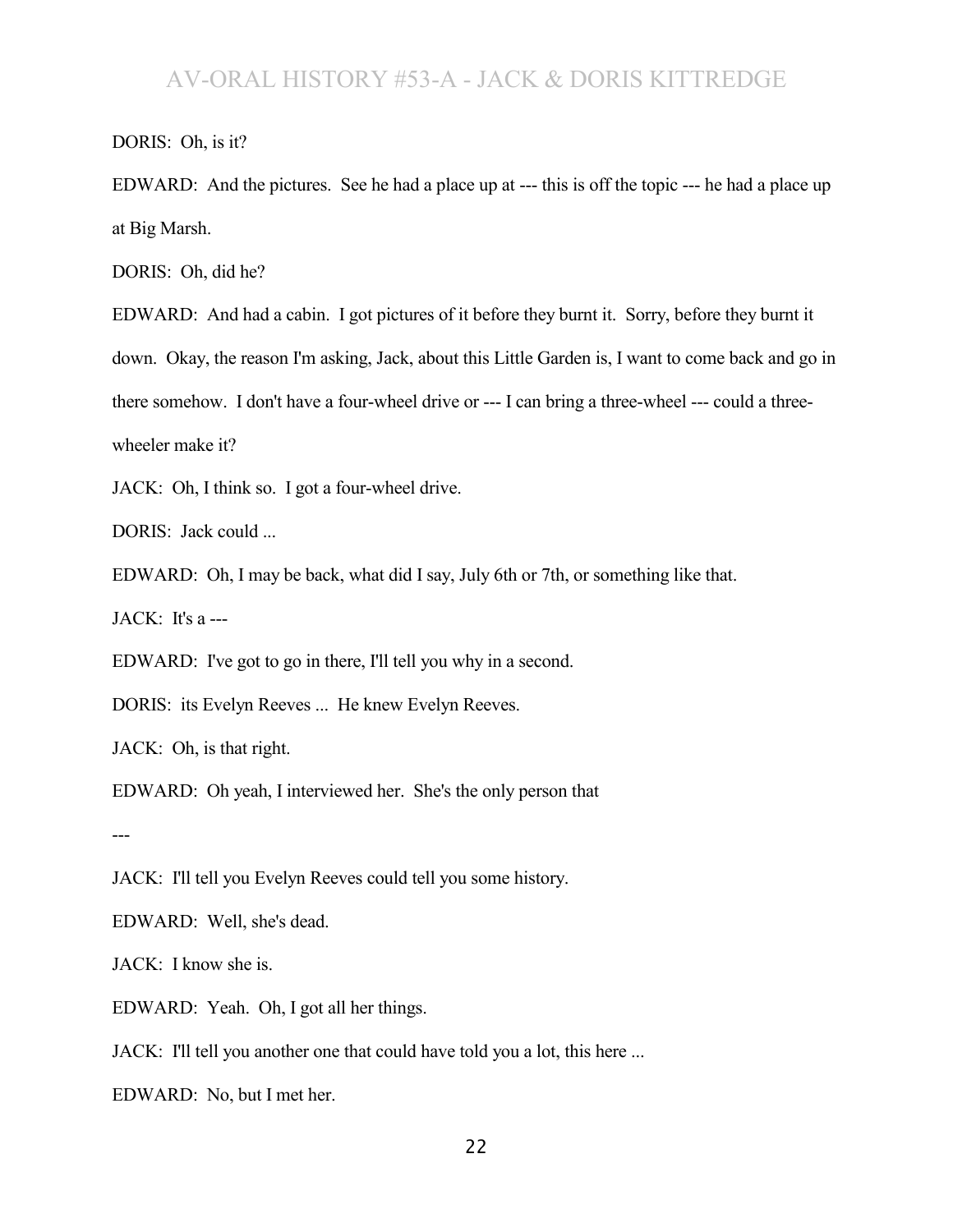DORIS: But she's been gone ---

EDWARD: Oh yeah, she's been gone a long time.

JACK: She could sure tell you something.

EDWARD: The slides are in there. Not much though. Anyway, the reason I'm asking about this Little Garden, in 1931 --- my hair is a mess --- in 1931 the state police guy was poking around trying to find where these rustlers were putting these darn horses they were stealing from the ZX, and Bill Brown, and everybody else.

JACK: Huh, I never heard that one.

EDWARD: And he found this gate, now this is 19---, August 9th, 1931, Oregon Journal. This gate --- and they had dynamited through this lava, and they were putting horses in there.

JACK: Huh, I never heard that.

EDWARD: They were rustling these horses.

JACK: Well, Lyle should have been able to tell you that.

EDWARD: I forgot to ask. But I'll see him again; he's in good shape. And I'll guarantee you that I bet you most of them were Bill Brown's.

JACK: Could have been because that would have been a straight shot in.

EDWARD: Yeah, right. Now there is no way in the world I'll ever find where this one is at. I mean they all look the same after awhile.

JACK: Well, you know there is an old story, you know, in this lava mountain up here. They claim,

I don't know ... horses, that they bring horses, in the wintertime they bring horses over the snow ...

at about 320 acres ... But they had them come in on top of the snow. They wintered these horses ...

EDWARD: Probably.

JACK: That was ... That's an old tale, I don't know whether it is true or not.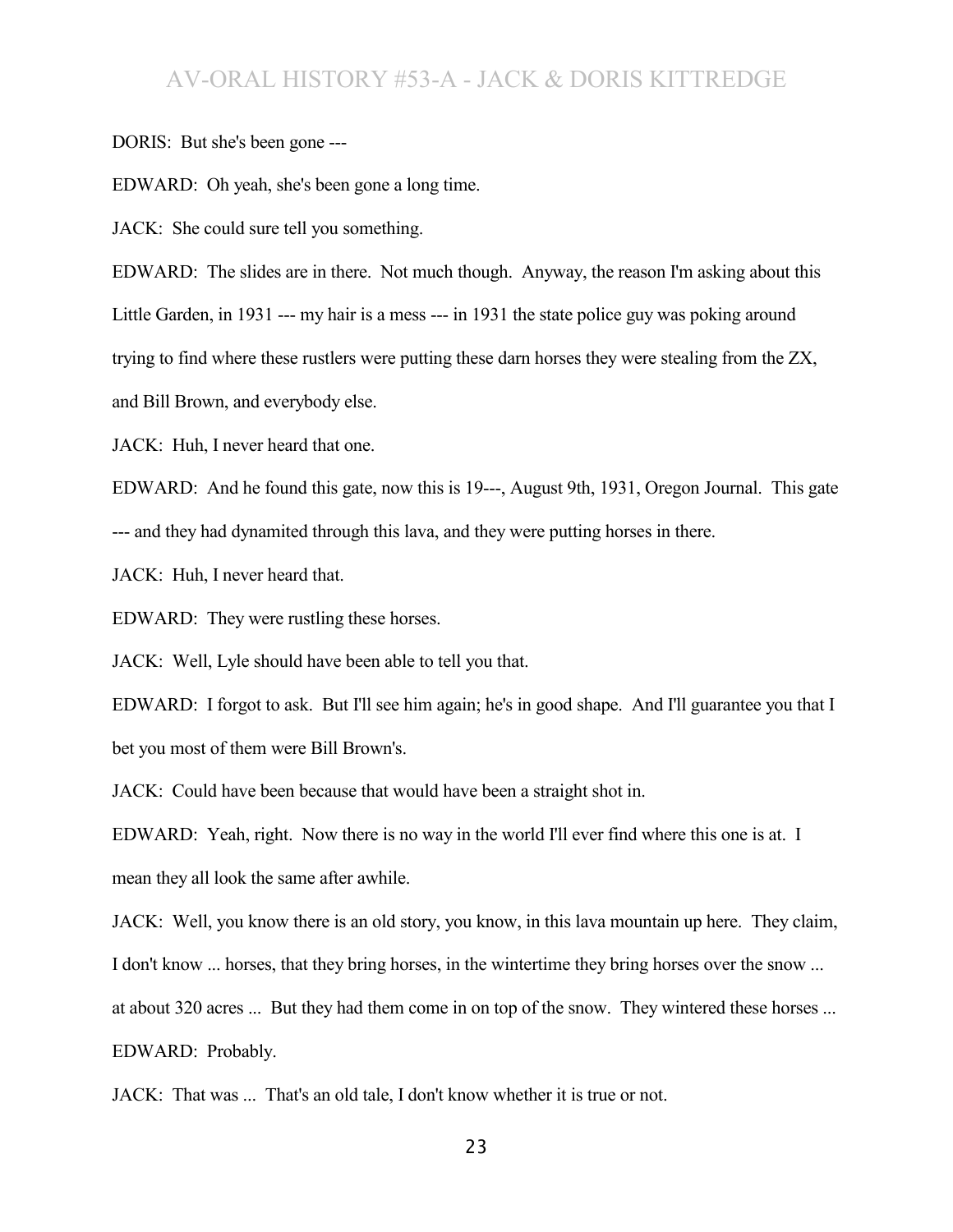EDWARD: Well, this is true. And I'm taking a pretty wild guess, these are quad maps, you know, that it has to be Little Garden. Because in this report it also states about a half a mile away was a 40-acre, and there it is, the East Garden. Little tiny ---

JACK: Let me see that.

EDWARD: That has really got to be strange in there, Jack. I mean this is all lava, isn't it?

JACK: Yeah. It's covered, you know, it is not the type of lava

--- now where is your Devils Garden in there?

EDWARD: Devils Garden is off to the left. Okay, up there at the top, doesn't that say Oregon's biggest juniper tree?

JACK: Yeah.

EDWARD: You know where that is, don't you?

JACK: Sure, yeah.

EDWARD: Okay, that's north.

JACK: That would be north, yeah.

EDWARD: This top is directly north.

JACK: This is the way you would have to come into the Little Garden, this way.

EDWARD: Huh. Well, it shows a four-wheel, four-wheel drive only road into that Little Garden.

JACK: Oh, we can get in there, I know how.

EDWARD: See that --- right over there someplace. I can imagine that's a real beauty road.

JACK: I don't know whether she, I doubt if she can tell you, Rube Long's wife, you ever talk to her?

EDWARD: Well, I'm going to try to get to see her. We don't talk much about Rube Long, do we Jack? That thieving coward. I know he --- I was telling Doris earlier, I talked to too many older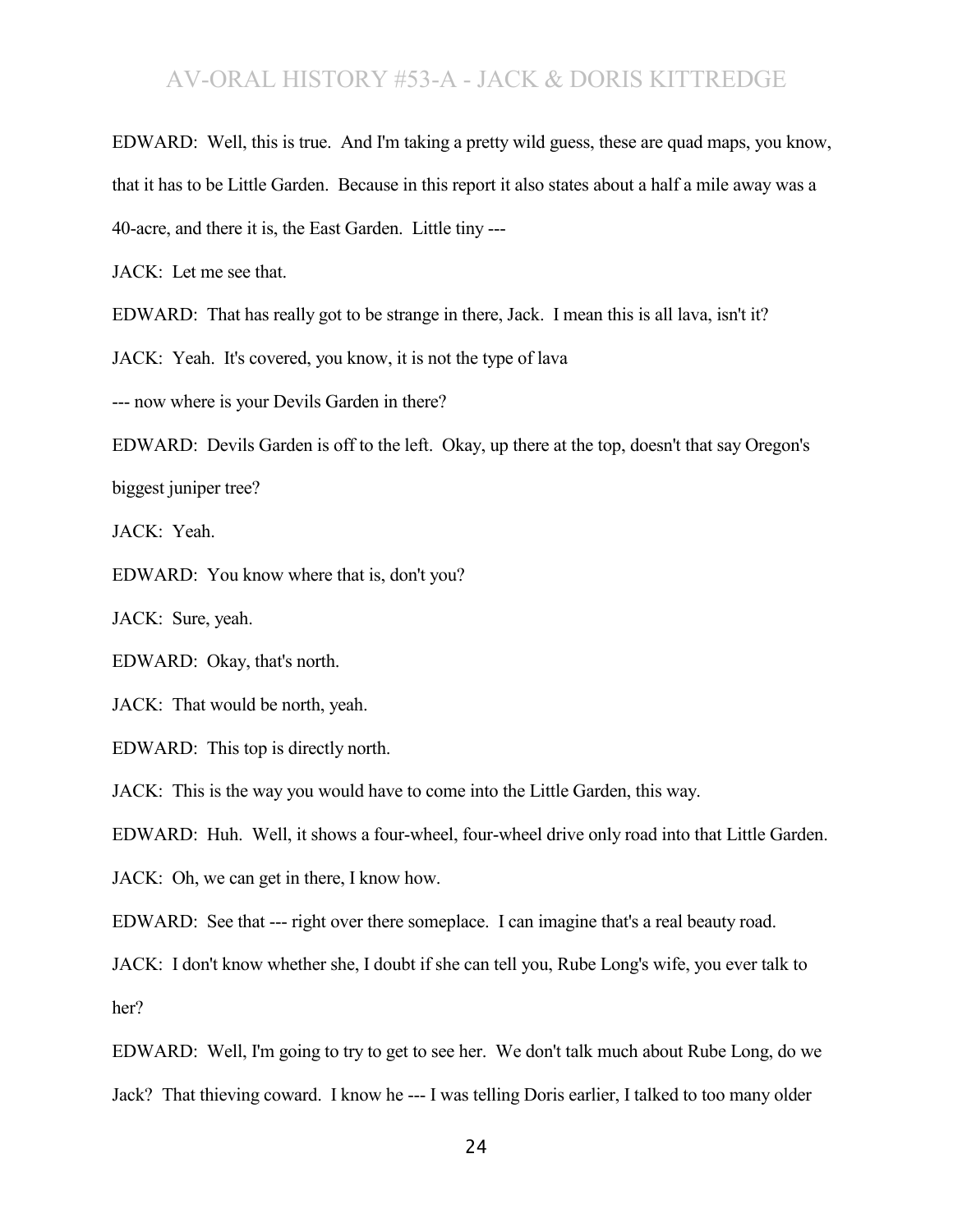people, they know about that.

DORIS: Most people don't know about Rube though, really.

JACK: No.

EDWARD: Well, they ---

JACK: Old Russ and Lyle will tell you a lot of stuff.

EDWARD: Oh yeah, yeah. Old Russell told me a --- he loved it.

DORIS: Well, I, you know, I always say about Rube though, you know, when he had 4-H Club,

and he had --- if you wanted him to do some-thing like catch his horse ... he'll show you how he

trained them, and this or that. He always had time to do this.

JACK: He always had time to do anything like that.

DORIS: Yeah. But then, he didn't work much I don't think.

EDWARD: I don't think he turned a ---

JACK: We can go into the Little Garden, I know.

EDWARD: Okay, what I'll do, Jack, is call you --- I don't know when I'm getting back to Eugene.

JACK: Well, let's hope we're through haying.

EDWARD: Well, how long is that going to take?

JACK: Well, if it don't rain we should be through with it in less than two weeks.

EDWARD: Oh, it isn't that far from the ranch over here. I'm going to be up by Crescent Lake all summer, writing.

DORIS: How can you ride with a bad knee?

EDWARD: Write.

DORIS: Oh, write. Okay. (Laughter)

EDWARD: Yeah. Oh, no, huh uh.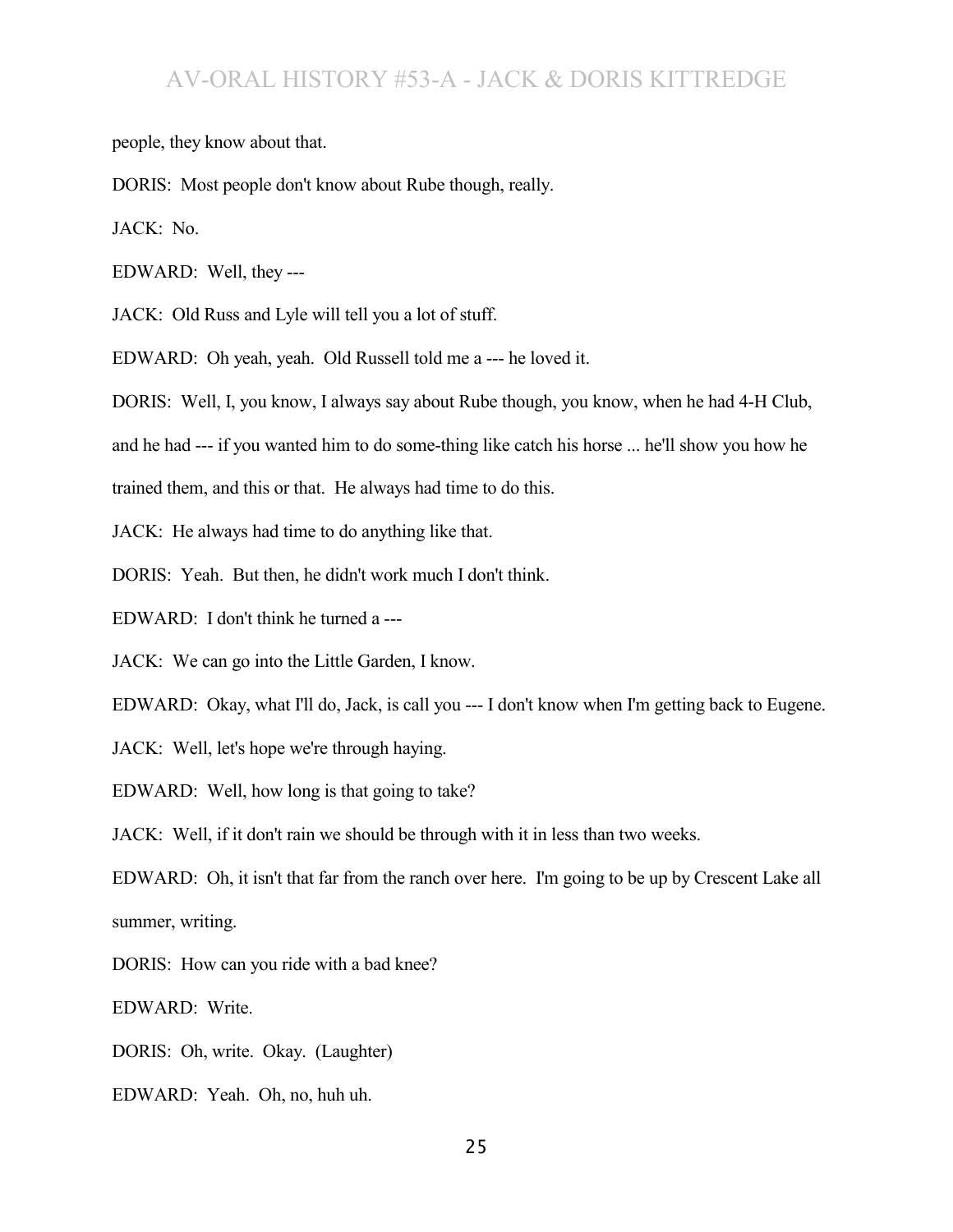DORIS: Writing, okay.

EDWARD: I've had six knee operations.

JACK: Do you have a cabin up by Crescent Lake?

EDWARD: I've got ten acres there, then I take care of this ranch on --- where Evelyn's parents had

a cabin, about a mile and a half away down the creek.

JACK: She, you know, I think she owned quite a bit of property up in that area.

EDWARD: She didn't own a lot of property, her husband Reeves ---

DORIS: Clarence.

EDWARD: Clarence Reeves did. But she had ---

DORIS: She did too though, her parents, long years ago.

EDWARD: At one time, yeah, they owned part of the old town of Crescent Lake, on the railroad.

That's all gone now.

JACK: Right, right.

DORIS: Oh.

EDWARD: See they had a store and tavern.

DORIS: Yeah.

EDWARD: I've got some pictures in there. There is Evelyn right there, as a little kid.

DORIS: Is that Evelyn?

EDWARD: That's her dad's cabin.

JACK: She was married to this --- Smoots.

DORIS: She was married to Smuts, Smoots first.

EDWARD: She was married four times.

DORIS: Oh, was she?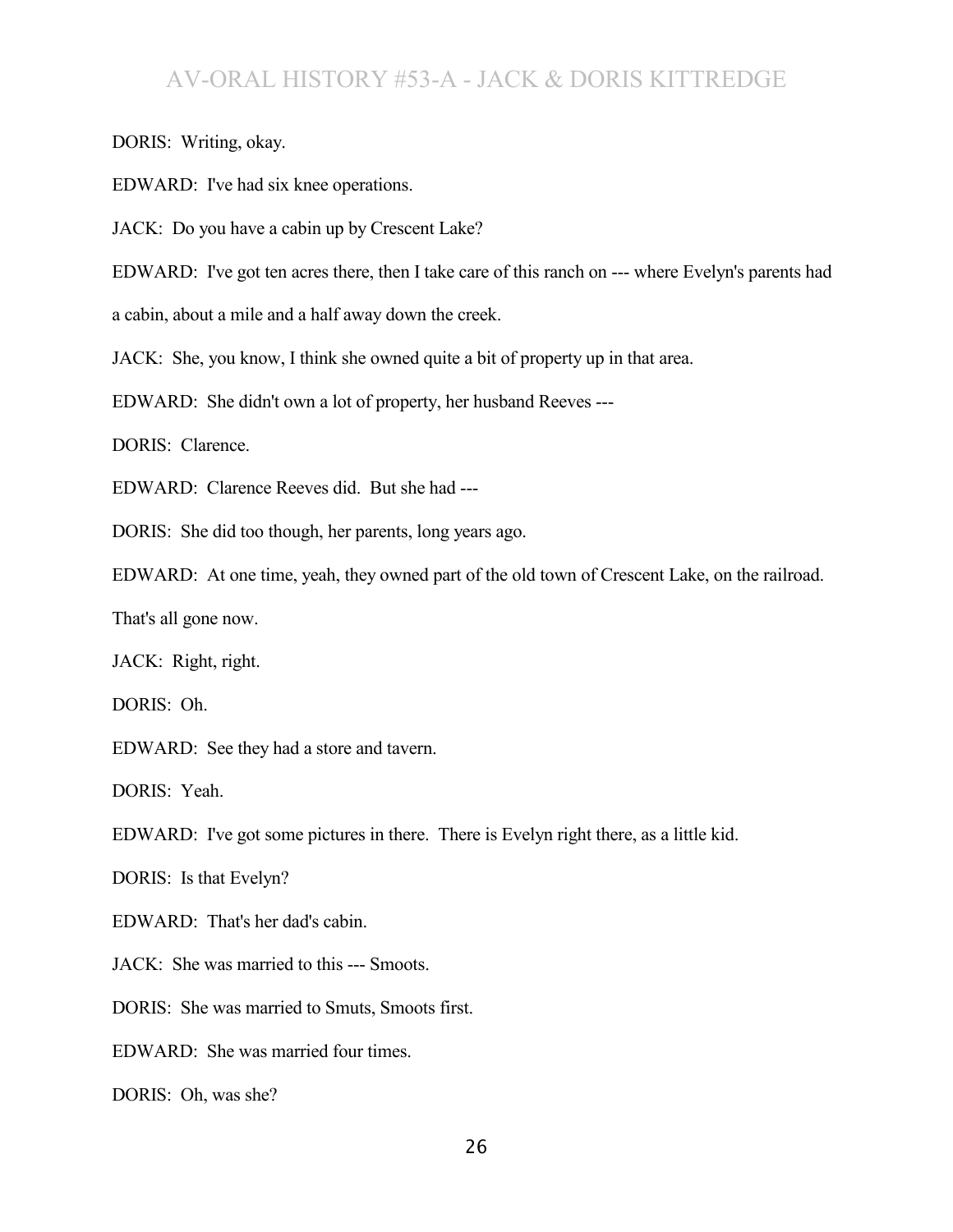EDWARD: Yeah.

DORIS: I think she had a lot of money too.

EDWARD: Oh, she --- it's hard to explain. She had some really nice places on the creek, and she still has one.

JACK: Well, who owns the house right on the highway, on 58?

DORIS: The one she ---

EDWARD: Oh, that's the one, yeah that's the one I'm talking about. It's her stepson, or her --- it's not Edward, because Edward, her brother didn't get along. Stepson ---

JACK: Well, see she ---

DORIS: I know she had some nieces or something she used to talk about.

JACK: She --- when Harry Smoots was living, that's where they lived.

DORIS: Yeah.

EDWARD: ... you agree. I generally keep my mouth shut, and let people talk. Then I'll try to straighten things out. Clarence Woodard worked for, it sounds like this, old Bill Kittredge, from 1913 to about 1925 ---

JACK: Quite a while, yeah.

EDWARD: A long time. A hell of a cowboy.

JACK: A good one, I think he was. I think he was ---

EDWARD: Old Russell Emery related some stories about him, and Slivers, and they'd get drunk every once in awhile. Just cowboy drunk, you know, big deal.

JACK: Yeah. I didn't, like I say, I told you I didn't know Clarence well. But I know we were getting ready to leave Warner Valley, and he came down there and talked for quite a while, and more or less implied ... get on our own.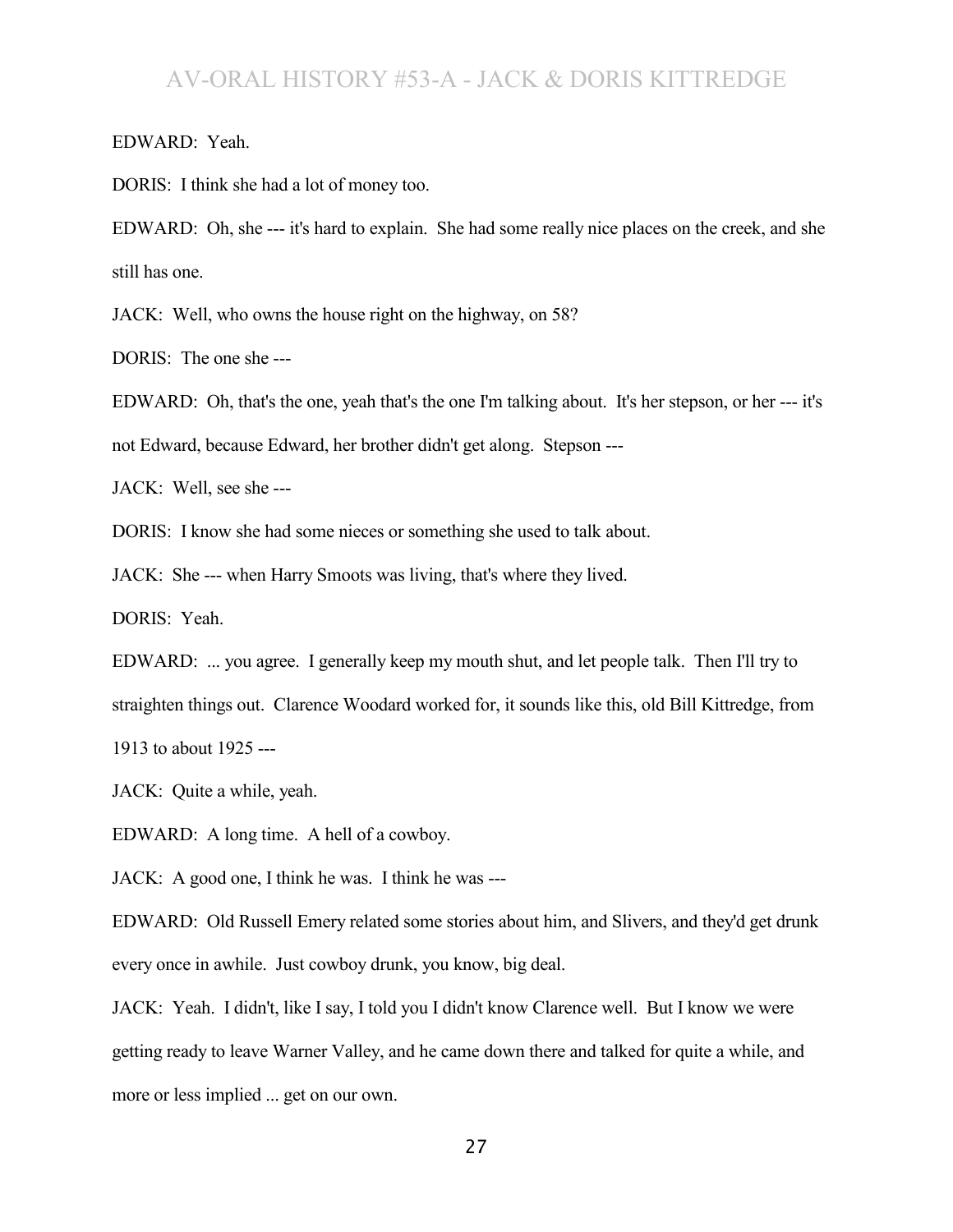EDWARD: You and Doris?

JACK: Yeah. And we were leaving, the next day we left.

EDWARD: Now who had the MC then, old Bill?

JACK: Bill ... I think the locals down there may be getting to him, see.

DORIS: Oh, is that right?

JACK: Yeah.

EDWARD: I heard Bill Kittredge was damn near shot when he was down there.

JACK: ...

EDWARD: Yeah.

JACK: Oh, I wouldn't doubt it.

EDWARD: Yeah.

JACK: Oh, they fought.

EDWARD: Oh yeah, big battles.

JACK: I wouldn't doubt it. Because the year we left down there, see he --- I don't know, see he bought, well I don't know what they call the Robinson place. And then he bought rights up on Deep Creek to build a dam.

EDWARD: Oh boy, here we go.

JACK: And whatever the dam covered; I don't know how many gallons. But very, very nil price per acre then. He had so many years to do it in, and the time ran out. That was the year we left, '54 I think it was. Time was running out then. And Plush was against it because they were afraid of ... And Robinson was against it because of the value of the land up there in Big Valley was worth a lot more money then --- and they never built the dam. But now I think they was probably sorry; this generation is probably sorry the dam wasn't built.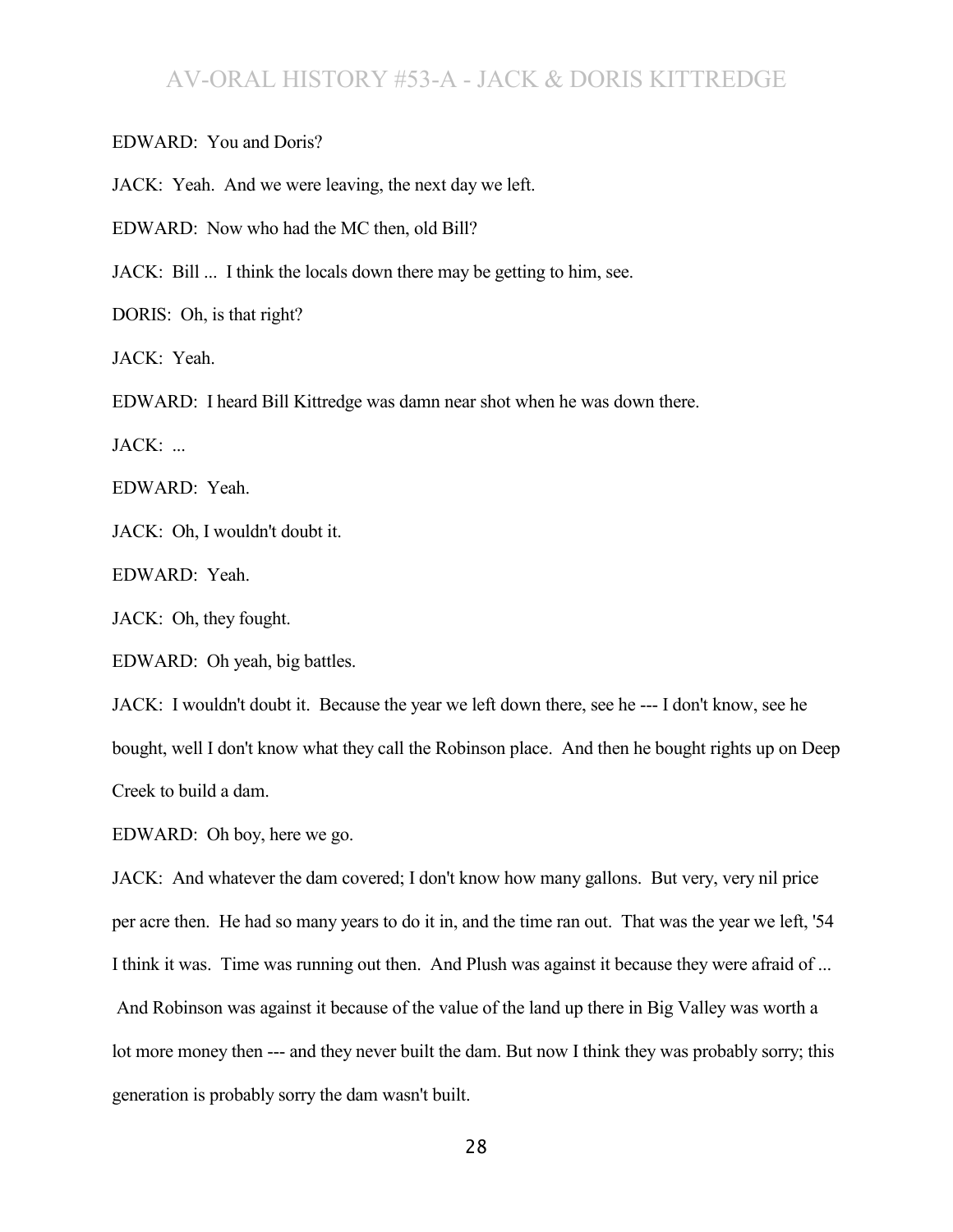EDWARD: No water. Hart Lake ... I was there in '90, dam near gone.

JACK: They're gone are they?

EDWARD: Almost.

JACK: Why we haven't been down there for years.

EDWARD: Mud flat.

JACK: Well, that's ... down there. ... They were trying to buy that, some of those ranches right around Adel, they were trying to buy the MC Ranch. And the Nature Conservancy ... it sounded like, I listened to the radio on the tractor this morning, and it just sounded like to me maybe they were going to get it.

EDWARD: Bill Kittredge, I know that Clarence worked for him. But the thing was, I can't really say, I'm not going to, because I got a hold of Clarence Woodard's son in Norwalk, Connecticut. JACK: Clark Woodard.

EDWARD: Right --- and Norwalk, Connecticut. And it seems that maybe old Clarence might have gotten involved with old Punk Robinson and V. L. Robinson, I can't remember his nickname, brothers --- and stealing horses.

JACK: Huh.

EDWARD: And Kittredge took them in and said, okay, you know, it's going to be alright with me, and he worked his butt off there for 12 years or so.

JACK: Oh, I know it. They said he was a good worker.

EDWARD: And him and Slivers got together and bought that old Sam Hutton place. And then Clarence got involved with Leona Neasham Miller Hutton.

JACK: Is she still living?

EDWARD: No. Clarence --- she died in 1958, he died in 1964 in Alturas, California and is buried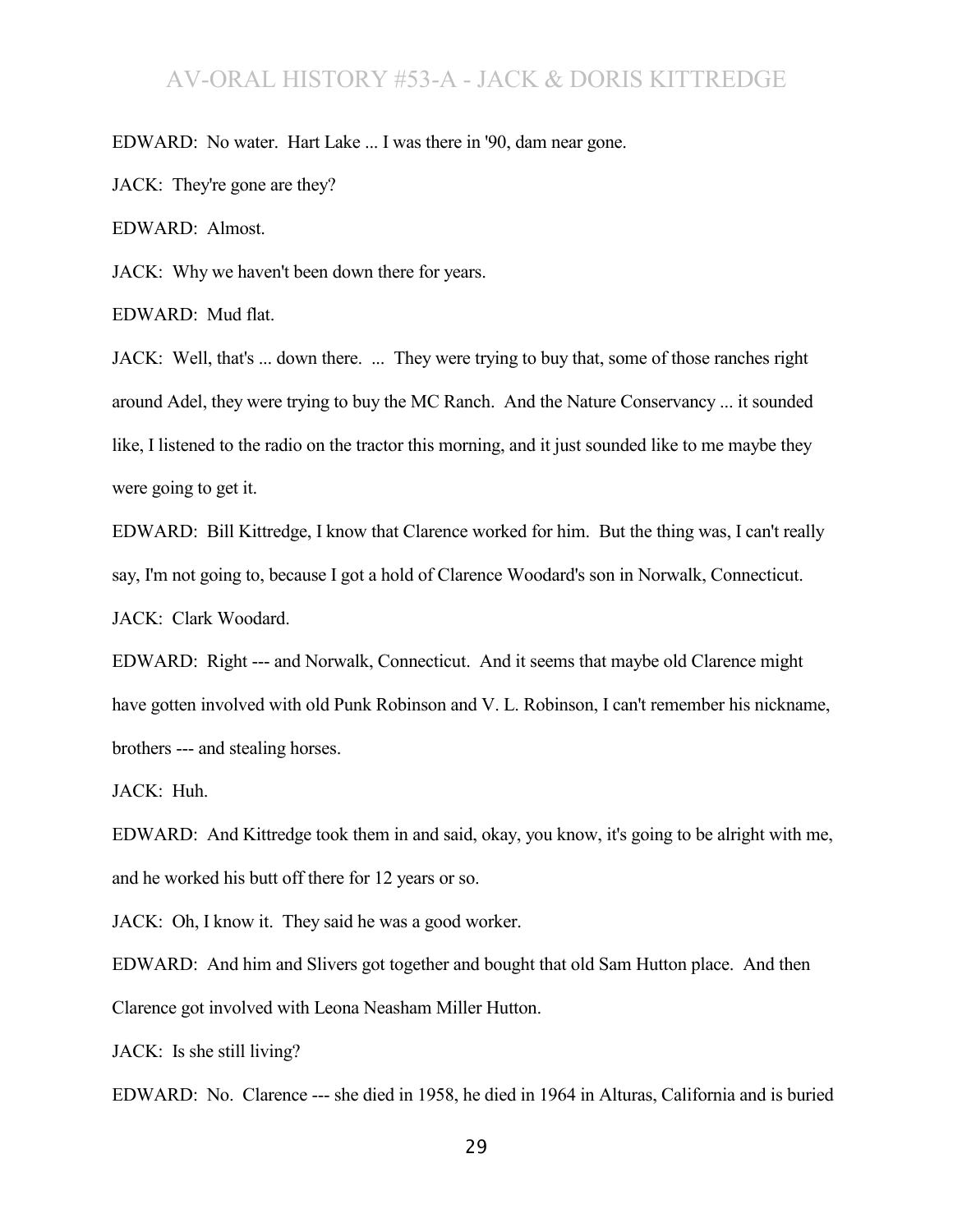there.

JACK: Clarence Woodard is buried in California?

EDWARD: In Alturas.

JACK: Huh.

EDWARD: Clarence met Leona --- Leona, it would take me all day

--- fled from one place to another. Sammy Boyce's and --- well whatever, it goes on and on. And

they met down there in Arizona and got married in 1927 and stayed together until she died.

JACK: Never had children?

EDWARD: No. And he did, he had a huge farm in Blythe, California.

JACK: Well, I know that. I think, I don't know whether he had sold it then, see this was in '54.

EDWARD: I don't think so; I think he still had it.

JACK: He still had it.

EDWARD: But they were going to retire, and she died. They were on the Rogue River, for example, but he didn't want to come back to Oregon. He was --- but see Link Hutton died in 1950. People were scared to death of Link Hutton.

JACK: Oh, I know they --- Well I think he always seemed to have, I don't know whether he ever did the killing himself, or hired it done.

EDWARD: He --- I think, I'm not sure how I'll put it --- I got a pretty good idea of how I'll put it in the book. But he just --- upright murdered Harold Bradley. It is thought that he put James Burk up to killing Dobkins. No way to prove it, it's a theory.

JACK: Oh, I think, I think that was --- I think everybody thought that ---

EDWARD: Because Harold --- James D. Burk, I mean I got, I showed Doris the file on Dobkins,

it's that thick. And Burk had already shot and assaulted a police officer in Klamath County. He had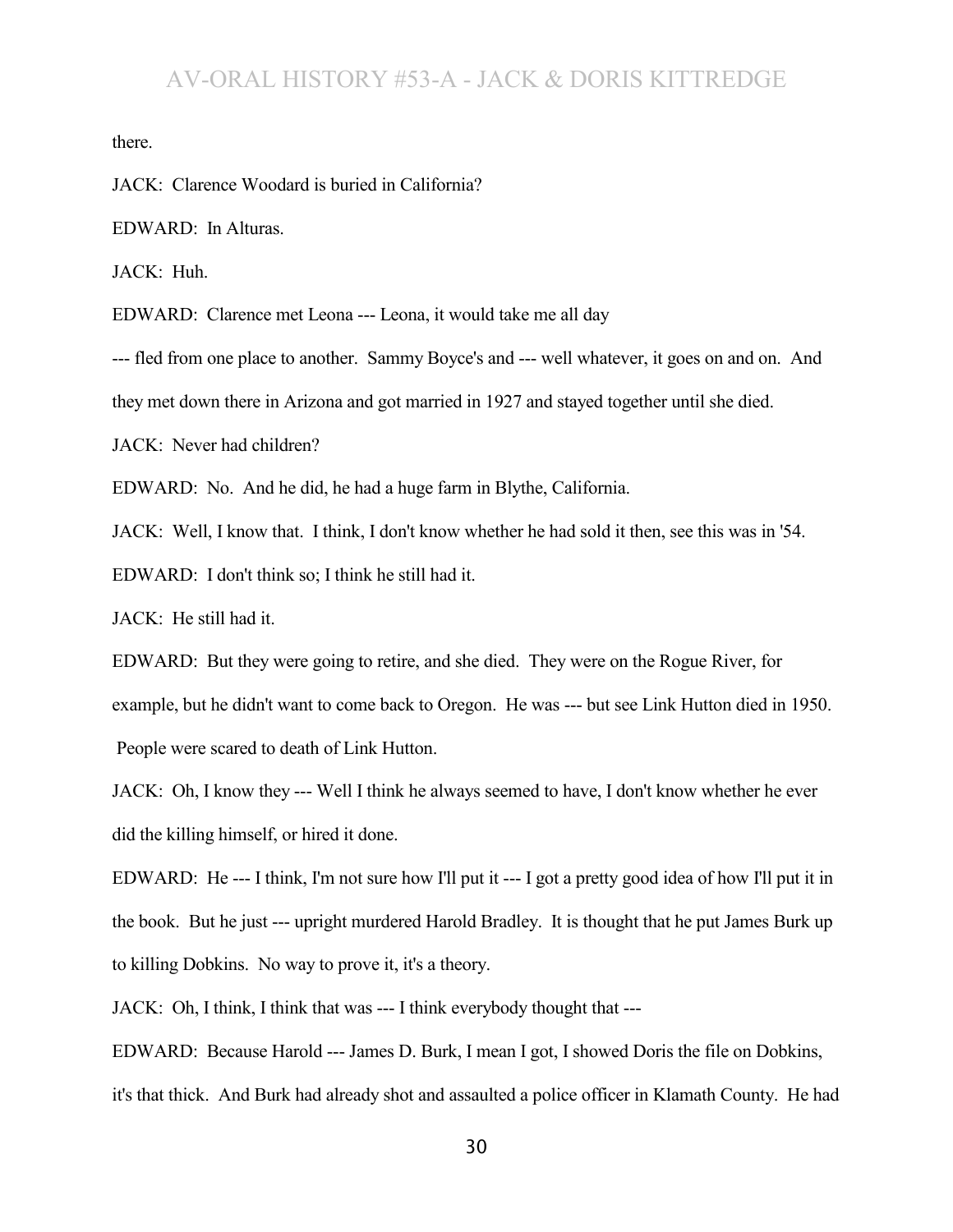just gotten out of the state pen.

JACK: What he --- he just got a ...

EDWARD: He got --- he was given life, but he was paroled in 1950, ten years.

JACK: That's the year you say Hutton died?

EDWARD: Yeah, Hutton died in 1950. Born in 1872, so ---

JACK: I never, see I never saw them then. But I do remember, I can't remember the dates, but I can remember when Bradley's were killed, and Dobkins was killed.

EDWARD: They're over there in Silver Lake there, their burial plots. It's a real interesting story.

And Bill Brown didn't have nothing to do with it, but he knew all these guys, knew everyone of them.

JACK: It's too bad, well she won't tell you anything. How about May O'Keefe, would she tell you anything?

DORIS: I mentioned her name.

EDWARD: I spoke to May O'Keefe for this book, but that was four years, five years ago.

DORIS: That's the May O'Keefe in Bend. See there is two May O'Keefes.

EDWARD: Oh, this one was in Silver Lake.

DORIS: Yeah, this is a Godon, May Godon, she was a Godon that used to ---

EDWARD: Oh, I know, okay. I just went by their ranch, or nobody was there. It looks like it is empty half of the time.

DORIS: Yeah.

EDWARD: Had four cattle out there, going ---

DORIS: I was going to run down there. We lease that; we have some cattle up there.

EDWARD: They don't look too good. They look all burned out.